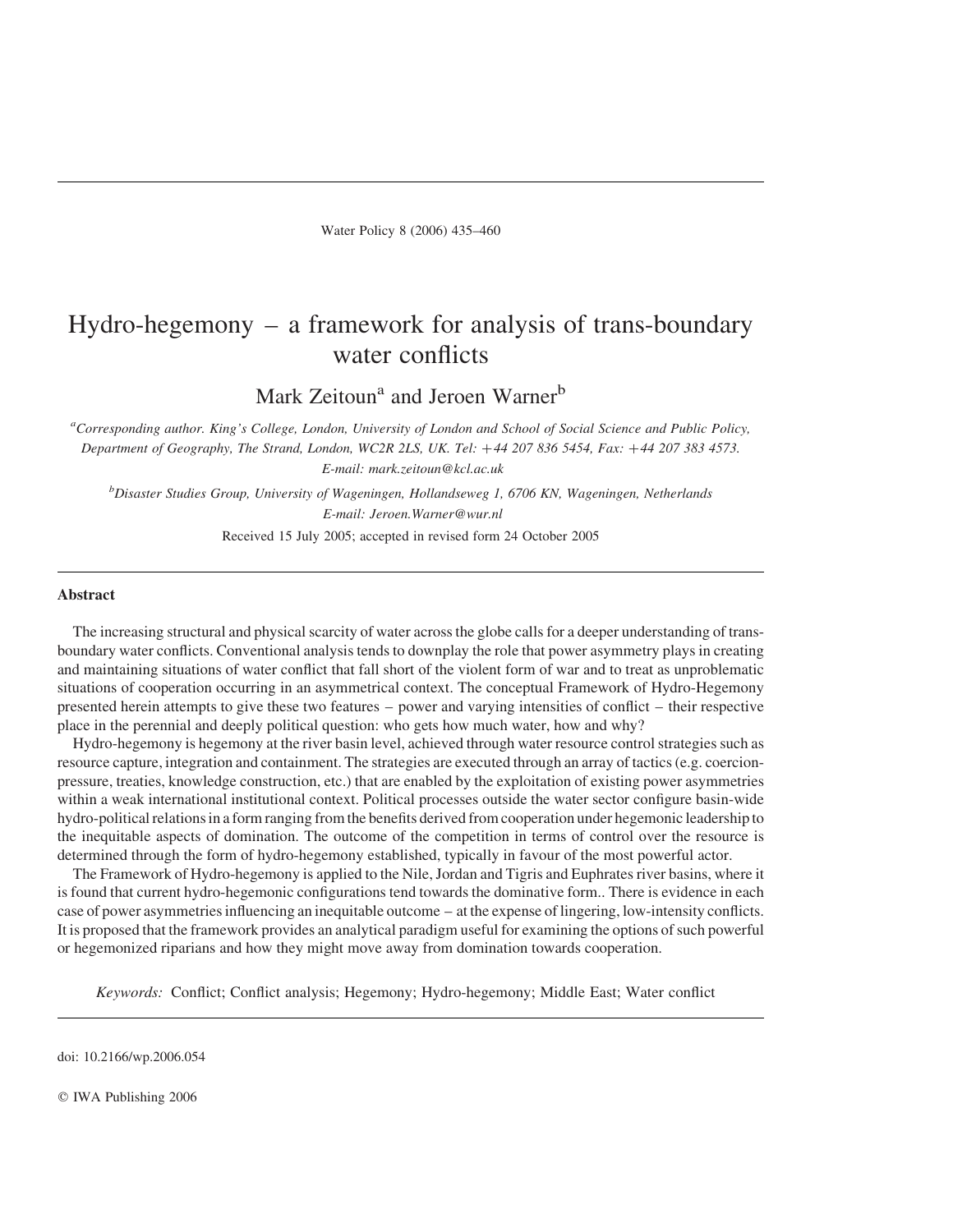# 1. Introduction

The purpose of this analysis is to enrich the debate on trans-boundary water conflicts – who gets how much of the water, how and why? It will be argued that control over water resources is not achieved through water wars but through a suite of power-related tactics and strategies. Groundbreaking contributions in this field include those of [Frey \(1993\),](#page-22-0) [Naff and Matson \(1984\)](#page-23-0), [Gleick \(1995\)](#page-22-0), [Lowi](#page-23-0) [\(1993\)](#page-23-0), [Homer-Dixon \(1999\)](#page-22-0) and [Wolf \(2002, 2004\)](#page-24-0). Despite such interest, we feel that understanding remains incomplete and water conflict analysis has suffered from the under-consideration of two distinct and important theoretical issues.

The first is the existence of the varying intensities of conflict. Dozens of destructive but largely silent water conflicts lie somewhere between the much feared but non-existent "water wars" and the much lauded examples of trans-boundary water "cooperation". The reason these conflicts fall short of war and are largely silent may have much more to do with the imbalance of power between the riparians than with a perceived cooperation between them. Power relations between competing riparians, constitute the second under-considered feature of water conflicts that is a major element in this analysis.

A few key questions may illustrate the point: If Turkey – upstream on the Tigris and the Euphrates – can build the GAP (Güneydoğu Anadolu Projesi, the Turkish acronym for the South-eastern Anatolia Project), what is preventing Ethiopia from doing the same on the Nile? How is it that the Palestinians living on the West Bank of the Jordan River cannot approach the river, much less pump from it?

The answers are found in power play. Power relations between riparians are the prime determinants of the degree of control over water resources that each riparian attains. Riparian position and the potential to exploit the water through hydraulic infrastructures also have some influence but are not determining except insofar as they are power related. In brief, upstreamers use water to get more power, downstreamers use power to get more water [\(Warner, 2004a\)](#page-24-0).

By examining the implications of varying intensities of conflict and of power on water conflicts, this study suggests a conceptual framework that gives these features a systematic place in water conflict analysis. The conceptual paradigm is referred to as the Framework of Hydro-hegemony and examines the dynamics of hegemony operational at the river basin level. The concept of "hydro-hegemony" has previously been explored, for example in [Warner \(1992\)](#page-24-0) and [Williams \(2002: 1192\)](#page-24-0) but has not to date been thoroughly conceptualized or systematically theorized. This study attempts this task, distinguishing itself from the earlier works in at least three ways.

First, this analysis captures and refines two approaches to water conflict prediction into a single framework: (a) Yoffe et al[.'s \(2001\)](#page-24-0) scale of water conflict event intensities and (b) [Frey's \(1993\)](#page-22-0) poweranalytic framework. In doing this, the *dynamics* of water conflict are stressed, rather than attempts to predict their occurrence. Focusing in from the perspective of [Wolf's \(2004\)](#page-24-0) broad examination of global water conflicts in terms of single or multiple "events", this study highlights the processes of conflicts that can be considered "enduring".

Through simultaneous consideration of power asymmetries and conflict intensities, precision is added to Frey's power-analytic framework, which allows statements such as "the least stable [situation] is when the downstream nation is most powerful and has most interest in water but the upstream nations also have considerable interest" [\(Frey, 1993: 62\)](#page-22-0). That this statement has been belied by the stability of Egypt's water relations with other Nile co-riparians does not diminish the utility of Frey's framework and approach, which is picked up and developed.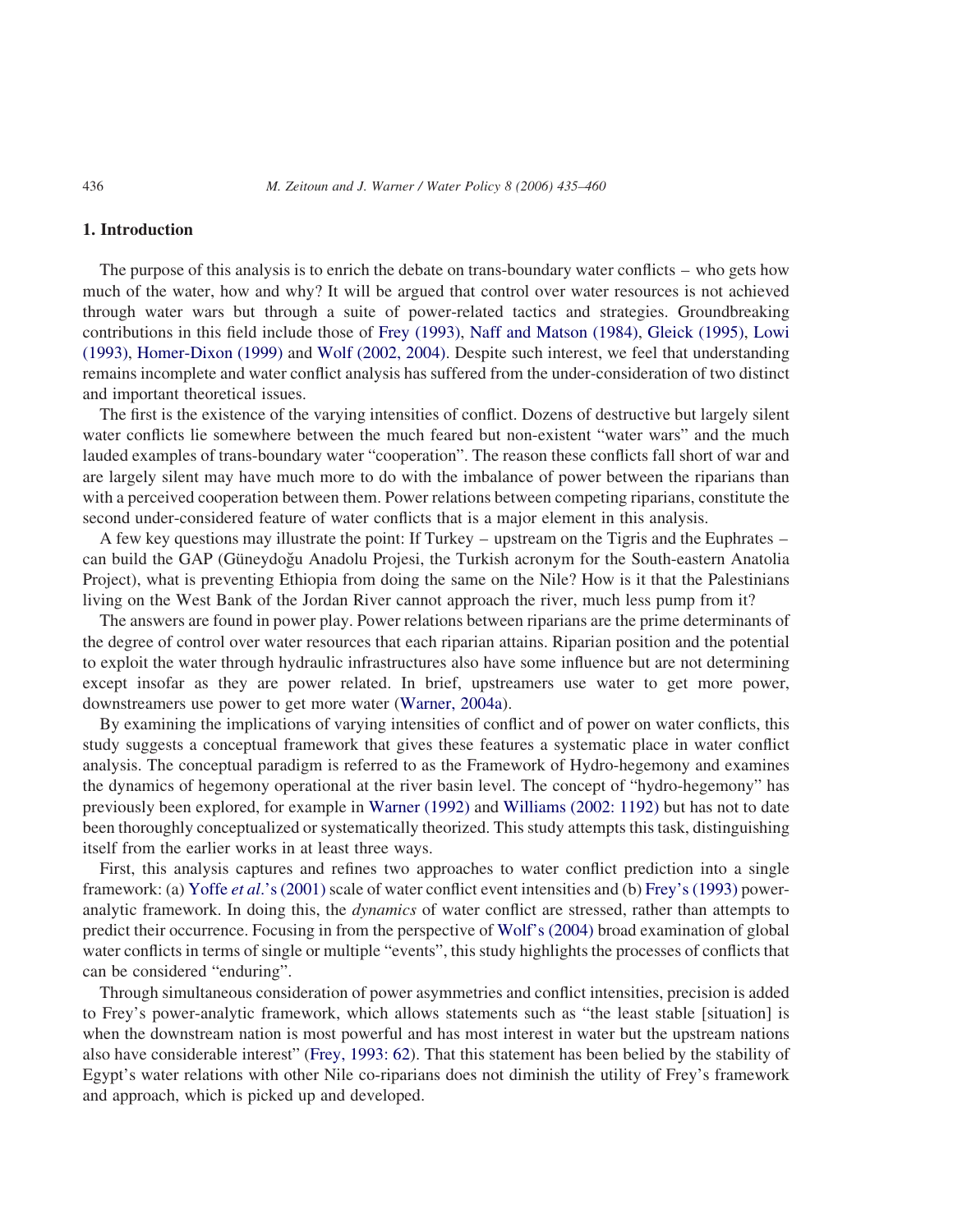Secondly, through close investigation of the dynamics of water conflict, the strategies and tactics of hegemonic and counter-hegemonic behaviour are revealed. Better understanding of these strategies and tactics may permit their reduction or enhancement, thereby enabling change away from conflict towards more stable and secure relations. Motivations, game theory and conventional conflict resolution theories are not considered in this study, although they are identified as future areas of research.

Thirdly, this paper provides an alternative explanation for the absence of water wars. Previous explanations for the absence of water wars have proposed that market forces even out deficiencies in water-scarce semi-arid and arid countries and surpluses in temperate zones in the form of virtual water [\(Allan, 2001](#page-21-0)). The existence of social ingenuity (second-order social capital) – an intermediate variable between scarcity and violence – promoting adaptation rather than resource wars [\(Homer-Dixon, 1999\)](#page-22-0) has also been argued to provide sufficient social and economic resources to avoid armed conflict [\(Ohlsson & Turton, 1999](#page-23-0)). To these explanations we emphasize that the absence of war does not mean the absence of conflict, or as [Waterbury \(2002\)](#page-24-0) says, "to suggest that war is not a likely outcome of water disputes... is not to deny the passions that international water quite legitimately arouses" [\(Waterbury,](#page-24-0) [2002:](#page-24-0) 10). Virtual water and second-order resources become, in this light, useful mitigators of conflictinduced water scarcity but do little to address – and in some cases may even prolong – the conflict. Furthermore, we agree with others who emphasize the point that a significant factor preventing war over water is that the actions of non-hegemonic states usually comply with the order preferred by the hegemon, whose superior power position effectively discourages any violent resistance against the order [\(Frey, 1993](#page-22-0): 63; [Feitelson, 2000](#page-22-0): 350; [GCI, 2000](#page-22-0): 54; [Allan, 2004](#page-21-0)).

Through examination of the competition over water resources in the Tigris, Euphrates, Jordan and Nile river basins, this analysis shows that the hydro-hegemon is always able to ensure a positive outcome – at least for itself. From its position of superior power, the hydro-hegemon may choose to enforce either a "negative" form of dominant hydro-hegemony, or a positive form of hydro-hegemonic leadership, whereby all riparians benefit. This choice can be influenced by the actions of the non-hegemon but is ultimately subject to larger political processes. The Framework of Hydro-hegemony provides a reasonably simple, comprehensive and testable structure, as well as an analytical tool for examining the options of riparians at the river basin level, moving away from domination towards partnership.

# 2. Hegemony

# 2.1. What is hegemony?

The purpose of this section is to clarify the terms "hegemony" and "hydro-hegemony". Like "water wars", hydro-hegemony is a loosely used term. It is often a convenient epithet to lambaste the behaviour of regional great powers with respect to their co-riparians, accurately or not. Thinking on hydro-hegemony is also prone to be bound up with hydraulic power politics primarily at the level of international river basins. This confusion may stem from the lack of clarity of the terms "hegemony" and "domination", which are often conflated, even in textbooks. Some of this confusion may be the result of different usage developed on either side of the Atlantic Ocean, as described in the Oxford Concise Dictionary of Politics:

"When one social class exerts power over others beyond that accounted for by coercion or law, it may be described as hegemonic... Thus the bourgeoisie was regarded as hegemonic within capitalist society by Gramsci, who believed their power depended on the permeation by bourgeois values of all organs of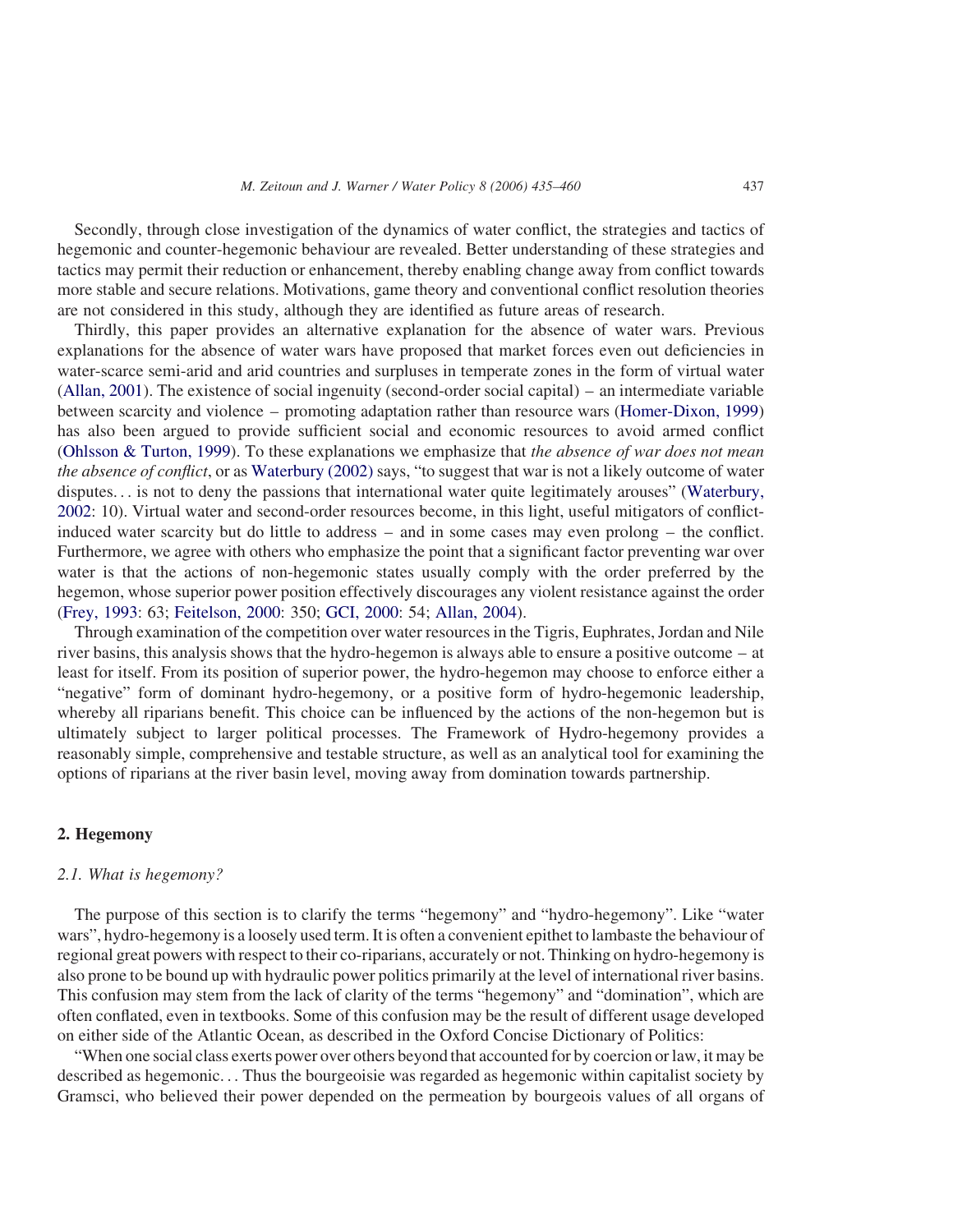society. ...Among contemporary North American international relations theorists, the term has been used rather differently [in the dominative, subjugative sense of the term]" ([McLean & McMillan, 2003](#page-23-0): 239).

There are important distinctions between these two types of rule, however. Linguistically, in Greek, a "hegemon" (from *hegeisthai*, "to lead") is someone who guides the way, say a torchbearer in uncharted territory. As such, hegemony can be considered as leadership buttressed by authority. In contrast, dominance is defined as leadership buttressed by coercion.

This indicates there are more subtle ways of gaining compliance from one's co-riparians than the bludgeon. [Lustick \(2002\)](#page-23-0) draws on Ámitai Etzioni and David Held's work to identify four types of mechanisms used to produce compliance  $- (I)$  coercive (force or direct threat of force); (II) utilitarian (bribes, trades of services) and (III) normative agreement (a conscious belief that it is in the nonhegemon's best interest to comply, thereby reinforcing the legitimacy of the hegemon). A fourth mechanism, inspired by Antonio Gramsci, is that of ideological hegemony, which has it that beliefs manufactured by hegemons provide them with "an even more efficient mechanism for eliciting compliance than normative appeals to the legitimacy of state laws and decrees" [\(Lustick, 2002:](#page-23-0) 23) about the ordering of the world, including the role of political institutions in it. Under the influence of such ideological hegemonic beliefs, compliance with the "way things are" is only common sense and, even worse – that not complying is insane or even criminal ([Lustick, 2002](#page-23-0)). Lustick further identifies the increasing efficiency of these four compliance-producing mechanisms: coercion  $\rightarrow$  utilitarian  $\rightarrow$ normative  $\rightarrow$  hegemonic. In other words, hegemons may prefer to avoid coercive tactics to gain compliance, especially if the non-hegemons would comply unwittingly.

Theories of hegemony, then, attempt to explain how groups with power (hegemons) can maintain their pole position (control), other than through mere repression. As we shall see, and particularly in the world of water politics, violence is actually rarely resorted to. The methods of hegemony employed depend on the capacity of the hegemon to persuade subordinate actors to accept not just the hegemon's authority, but to adopt and internalize its values and norms intended to impose one solution over others. The hegemon defines the "rules of the game", establishing what are issues and what are non-issues. A situation of hegemony can therefore be (perceived as) either positive or negative, though as we shall see this is not a straightforward evaluation. This is a key point to consider, one that is developed in the following section.

# 2.2. Hegemony for whom? Positive and negative forms of hegemony

"History is what is left standing at the end of a war. That usually is the legacy of the winners. Thus history is what the victors dictate and write." ([The Scientific Indian \(SI\), 2005](#page-23-0)).

In analysing hegemony, perceptions and position are, of course, everything – where you stand is where you sit [\(Allison, 1971](#page-21-0)). Writing on hegemony and on water conflict analysis in general tends to be the political science of the winners. There may be a tendency of supporters of a hegemonic power to take hegemony for granted and only use the term when they fear losing it (exemplified best in Keohane's famous After Hegemony [\(Keohane, 1984](#page-23-0)). On the other hand, those unhappy with existing power asymmetries are quick to dismiss undesirable manifestations of power in the water sector as "hydro-hegemonic"

That the literature is so value-laden should perhaps not be surprising. As Robert [Cox \(1992\)](#page-21-0) observed, hegemony is supported by opinion-forming activities that design interpretations of events that are consistent with the ruling power and consequently eliminates interpretations that are inconsistent with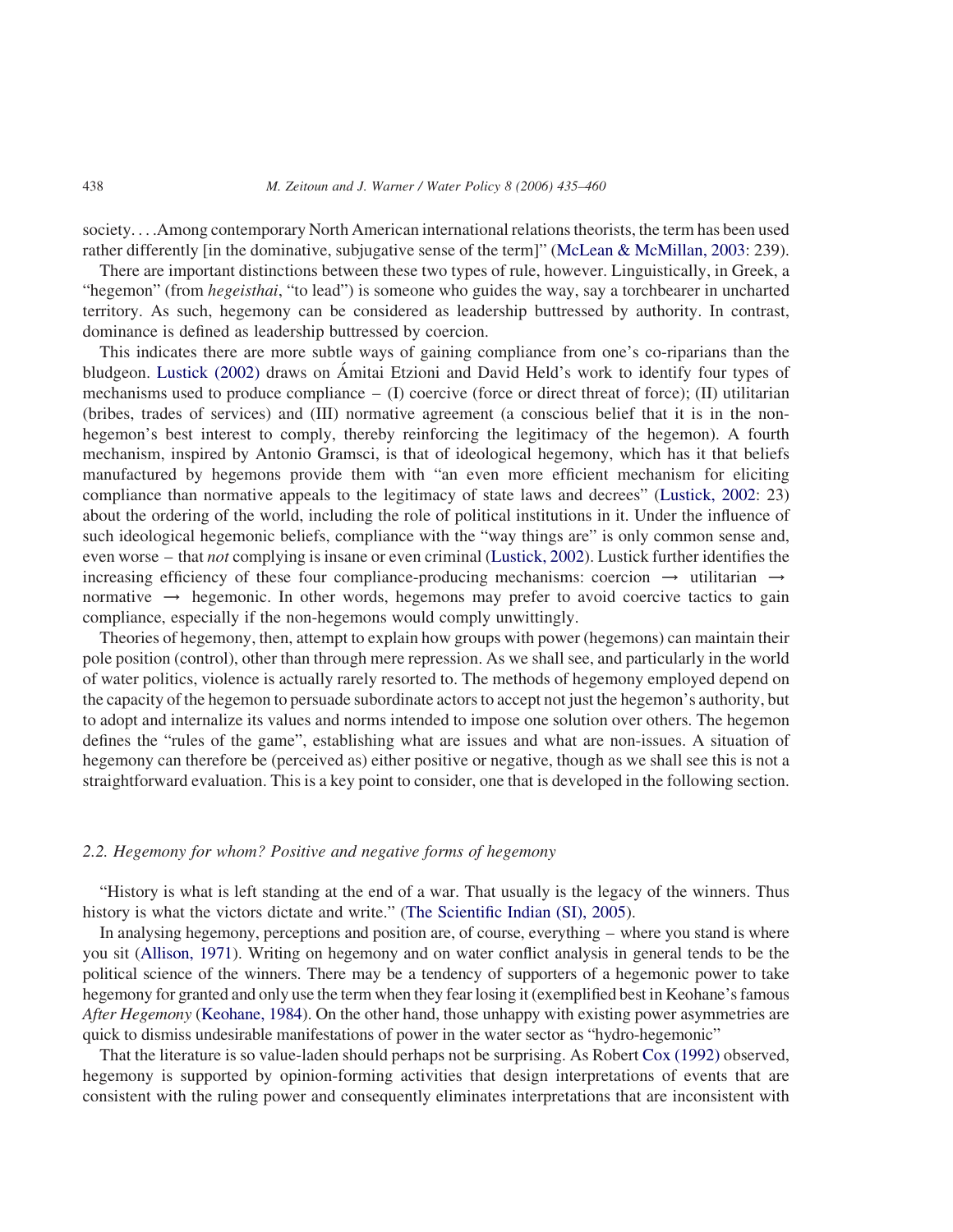the orthodoxy. We, scholars, devise theories and research that inevitably (and perhaps often unwittingly) either support or undermine hegemonies.

What is required for a deeper understanding of water conflict analysis, then, is a focus on both the benefits and the disadvantages for all states involved in a situation of hegemony. There can be said to be positively as well as negatively evaluated manifestations of hegemony on the part of the basin states. A guiding hegemon's actions may be for the good of all or most under its sphere and is associated here with a positive, leadership form of hydro-hegemony. Negative and dominative hegemonic behaviour results in an ever-growing inequity between the powerful and the weak within the hegemon's domain, associated in the Framework of Hydro-hegemony with a negative, dominative form of hydro-hegemony. Most configurations of hydro-hegemony, of course, fall somewhere between the poles of enlightened leadership and oppressive domination.

A leadership configuration of hydro-hegemony can provide international goods, such as order, stability and a greater assurance of flow. As regime theory states, hegemony can lengthen the "shadow of the future" for all involved (Baylis  $\&$  Smith, 1997). Hegemonic stability theory elaborates upon the stabilizing effects on weaker states as they come under the dominion of others ([Keohane, 1982:](#page-23-0) 326; [Frey, 1993:](#page-22-0) 65). This may also enable conditions that lead to proper river regulation and management, to the great benefit of the weaker state, which may enjoy a "free ride" throughout the activity. Each of these aspects may reduce transaction costs for all involved. The literature on water regimes (e.g. [Kibaroglu,](#page-23-0) [2002;](#page-23-0) Jägerskog, 2003) tends to focus on the beneficial effects of cooperation, usefully counterbalancing the focus on antagonistic conflict that dominated the 1990s' "water wars" and "green wars" literature. This positive view is reinforced by Wolf's examination of global water treaties and events, which reveals a preponderance of examples of beneficial water sharing [\(Yoffe & Larson, 2001;](#page-24-0) [Wolf, 2004](#page-24-0)).

An established form of hydro-hegemony may be perceived as positive if the benefits (international public goods in the form of order, stable expectations and the option of free-riding) outweigh the negatives. A hegemonic power for its part may decide that the costs of assuming hegemony are too onerous, or may want to be seen to bring common benefit and try to share burdens and benefits with nonhegemonic powers.

What looks favourable from a hegemonic perspective, however, may not always be perceived in the same manner from the weaker state's vantage point. A focus on "cooperation" can hide the negative effects of power asymmetries. Asymmetries are evident in structural inequalities, the lack of control over decisions and an inequitable allocation of the resource or its benefits. All of these outcomes may result in simmering tensions with increasing potential for higher intensity conflict. The non-hegemonic power may resent its dependence on the hegemon as well as the tactics it employs to maintain its pole position<sup>1</sup>. As we shall see, such negative hegemonic configurations appear to predominate in the Middle East and North Africa (MENA) region.

In such configurations that tend toward the negative, dominative form of hydro-hegemony (as when the weaker state's "rights" to water are perceived to be denied to them by the hydro-hegemon, or flow allocations are grossly inequitable), a certain degree of conflict may be inevitable, whether or not the

 $<sup>1</sup>$  The links between the psychological aspects of resentment, non-durable settlements and renewed high-intensity conflict</sup> require further exploration to incorporate properly into the Framework of Hydro-hegemony. Good starting points for this include consideration of the effects of "relative deprivation" from conflict theory, which explains why actors rebel when they feel they did not get their "just deserts" ([Delli Priscoli, 1998](#page-22-0): 51) (see also www.hawaii.edu/powerkills/CIP.CHAP3.HTM) and the significance of "psychological satisfaction" from negotiations theory [\(Daoudy, 2005b:](#page-21-0) 119).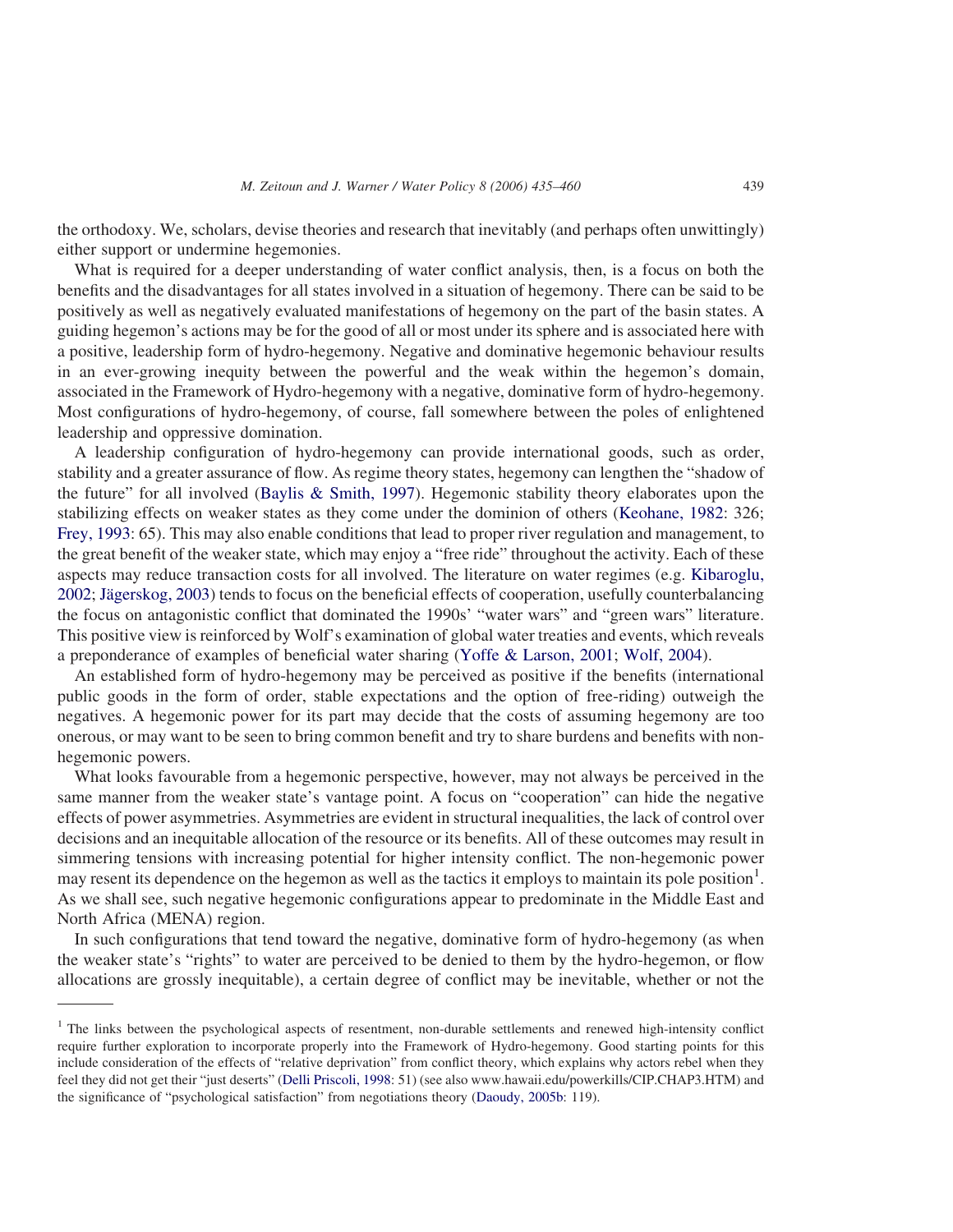conflict will manifest itself overtly. There are a number of critical scholars representing this non- or counter-hegemonic perspective – in the manner of feminists exposing male hegemony; thinkers from developing nations taking issue with "western" neo-liberal hegemony; bottom-up environmental and anti-globalisation activists and others. These critical voices remind us that the ability to define truth and meaning produces and is a product of power. The power élite seems increasingly able to impose its vision upon the other groups, a vision which those who challenge hegemony feel comes at the cost of exclusion of the hegemonised groups and their needs. Just as the mainstream discourse defined by the hegemons may go unchallenged, however, discourse that resists hegemony runs the risk of being selfreferential, like a mutual back-slapping society.

Both the proponents and critics of hegemony may be well aware of these potential biases. Whether representations and perceptions of hegemony are "accurate" or not is less important to the water conflict analyst, however, than is the development of an understanding of the processes that enable/disable the negative aspects of hegemony. Addressing these biases may allow for the depoliticization of an issue and an eventual resolution of the conflict, as was the case with South Africa, in its successful negotiations with Lesotho and Botswana along the Orange River (unlike the negotiations along the Limpopo and Incomati Rivers with Zimbabwe and Mozambique) ([Turton, 2005\)](#page-24-0). Further examples of water conflict analysis through the Framework of Hydro-hegemony are given throughout this paper. We turn first to consider the feature of varying intensities of conflict and the effect that this has on water conflict analysis.

# 3. Intensity of conflict

The intent of this section is to demonstrate why an understanding of the intensity of the conflict over water is important in the analysis of the outcomes of competition over the use of water resources. Apart from the military interpretation of the term, "conflict" more generally means some form of disagreement over ideas, principles or sovereignty in which the opposing forces struggle for victory. As Frey has stated, conflict exists "when one actor attempts to exert power over another to overcome that actor's perceived blockage of the first actor's goal and faces significant resistance" ([Frey, 1993:](#page-22-0) 57). Conflict thus typically elicits concepts of marking out territory, establishing limits, of a victor and – on the flip side – a loser and of the reciprocal suffering.

Conflict comes in a vast range of types and degrees of intensity. Conflict between states has been appreciated and theorized by schools of conflict analysis, conflict resolution and humanitarianism (see [ICRC, 1994](#page-22-0)). The NATO conflict-development scale of 1999, for example, identifies five stages in the development of conflicts:

Durable Peace  $\rightarrow$  Stable Peace  $\rightarrow$  Unstable Peace  $\rightarrow$  Crisis  $\rightarrow$  War ([NATO, 1999:](#page-23-0) 98, after [NATO, 1999](#page-23-0)).

A more precise conflict intensity scale was developed by Edward Azar for his Conflict and Peace Databank ([Yoffe & Larson, 2001\)](#page-24-0). The resultant Water Event Intensity Scale ([Table 1](#page-6-0)), which is subsequently amended by these authors to address water conflicts in particular as a contribution to Wolf's Basin at Risk project, precisely defines a very broad range of intensities and is a useful tool for water conflict analysts.

Yoffe et al's Water Event Intensity Scale demonstrates first that each of the different levels of intensity of conflict has very different implications in terms of international relations. Consider for example, the difference in the effect on relations provoked by a "formal declaration of war" with those provoked by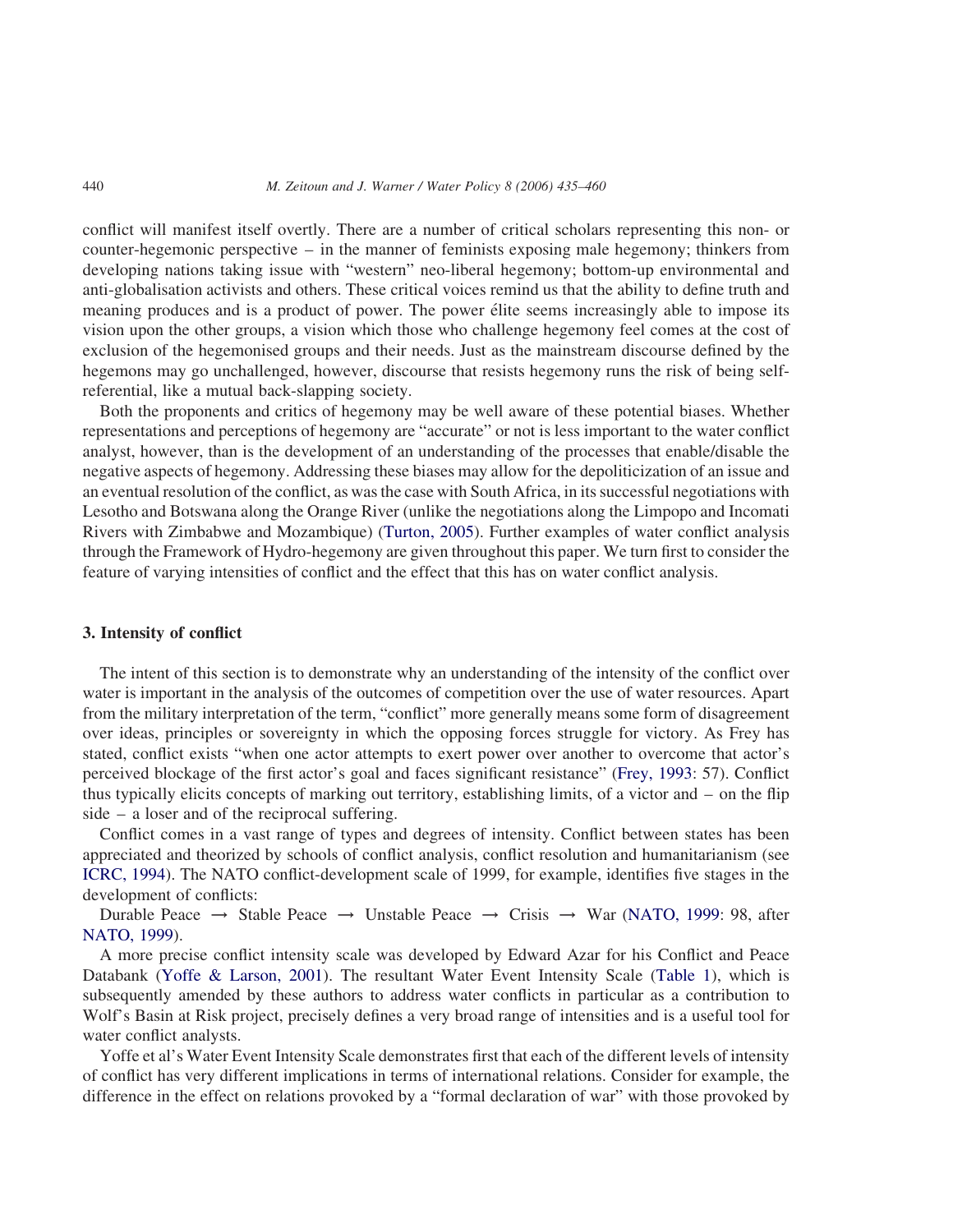<span id="page-6-0"></span>Table 1. Water event intensity scale.

| Scale          | Event description                                                           |
|----------------|-----------------------------------------------------------------------------|
| 7              | Voluntary unification into one nation                                       |
| 6              | Major strategic alliance (International Freshwater Treaty)                  |
| 5              | Military, economic or strategic support                                     |
| 4              | Non-military economic, technological or industrial agreement                |
| 3              | Cultural or scientific support (non-strategic)                              |
| $\overline{2}$ | Official verbal support of goals, values, or regime                         |
|                | Minor official exchanges, talks or policy expressions – mild verbal support |
| $\theta$       | Neutral or non-significant acts for the inter-nation situation              |
| $-1$           | Mild verbal expressions displaying discord in interaction                   |
| $-2$           | Strong verbal expressions displaying hostility in interaction               |
| $-3$           | Diplomatic-economic hostile actions                                         |
| $-4$           | Political-military hostile actions                                          |
| $-5$           | Small scale military acts                                                   |
| $-6$           | Extensive war acts causing deaths, dislocation or high strategic costs      |
| $-7$           | Formal declaration of war                                                   |

Yoffe et al[. \(2001: 71\).](#page-24-0)

a "mild verbal expression". Secondly, the scale demonstrates that even the less-intense conflicts, are still forms of conflict. In other words, the absence of war does not mean the absence of conflict.

The Conflict Intensity Frame illustrated in Figure 1 attempts to capture and exemplify these different viewpoints, providing three very broad categories: "no significant conflict", "cold conflict" or "violent conflict". The examples selected are not water focused.

The Conflict Intensity Frame reveals not simply that different conflicts vary in intensity, but that the same conflict can undergo various degrees of intensity through time, as in the case of US-Iraqi relations

| <b>Water Fvent</b><br><b>Intensity Scale</b><br>(Yoffe et al. 2001) | <b>Stages of Conflict</b><br>Development<br>(NATO1999) | <b>State of Relations</b> | <b>Form of Conflict</b>                  | Example                                                                                  |
|---------------------------------------------------------------------|--------------------------------------------------------|---------------------------|------------------------------------------|------------------------------------------------------------------------------------------|
| 7<br>6543210                                                        | <b>DURABLE PEACE</b>                                   | Warm<br>Relations         | <b>NO SIGNIFICANT</b><br><b>CONFLICT</b> | US-UK<br>US-Israel                                                                       |
| $-1$<br>$-2$                                                        | <b>STABLE PEACE</b>                                    | Cold<br>Relations         |                                          | US-Iraq (1980's)<br>Egypt-Israel                                                         |
| $-3$<br>$-4$                                                        | <b>UNSTABLE PEACE</b>                                  | Cold War                  | <b>COLD CONFLICT</b>                     | Israel-Syria<br>US-N.Korea                                                               |
| $-5$                                                                | <b>CRISIS</b>                                          | Military<br>Occupation    |                                          | Israel-Palestine<br>China-Tibet<br>US-Iraq (2005)                                        |
| -6                                                                  | <b>WAR</b>                                             | Low-Intensity<br>War      | <b>VIOLENT</b><br><b>CONFLICT</b>        | Israel-Palestine (2002)<br>S.African Liberation<br>Struggle (1961-'94)<br>US-Iraq (2004) |
| -7                                                                  |                                                        | High-Intensity<br>War     |                                          | US-Iraq (2003)                                                                           |

Fig. 1. Conflict Intensity Frame.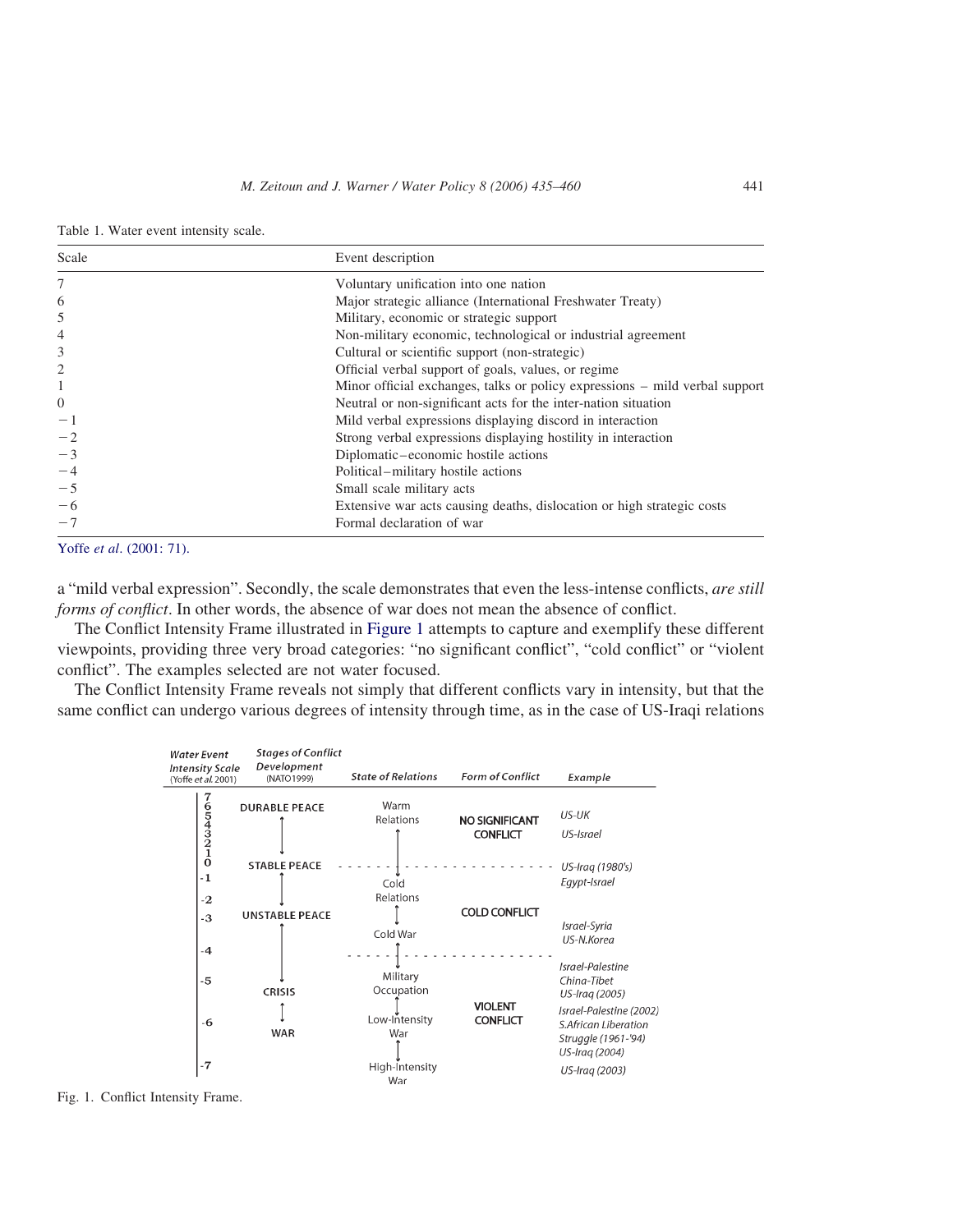since the 1970s. What the scales cannot show or account for are the effects of power asymmetries in determining the phases of changing intensity of the conflict. As will be shown, however, the potential positive and negative consequences of the asymmetry should not be ignored.

# 4. Power

This section attempts to shed some light on how the diverse features of power may be relevant to transboundary water conflict analysis. The nature of the act of engaging in competition over trans-boundary water resources, particularly when water is scarce, reveals each competitor's strengths and weaknesses. Barring luck, fate or exception, it is the more powerful, hegemonic side that achieves and maintains the upper hand in their control. A precise understanding of the concept of power, as it applies to international relations is one of the classic unresolved issues of political science and is touched upon only briefly here.

Dahl has defined power as A's capacity to make B do what B would otherwise not do ([Dahl, 1965](#page-21-0)). While violence, intimidation and coercion are expressions of power that come to mind, power can also be wielded, observed and measured by counter-intuitive measures. To frame these ideas, [Daoudy](#page-21-0) [\(2005a\)](#page-21-0) and [Turton \(2005\)](#page-24-0), if in different terminology, both point out two broad forms of power: puissance and pouvoir. Puissance is potential power, power as might, such as the physical wherewithal power to explode an atomic bomb, *pouvoir* is actualised power, the authority or 'powers' to stop the rocket being launched. This 'pouvoir' meaning can be actualised at three levels, each level progressively more profound and hideen than the last, as famously identified by [Lukes \(2005 \[1974\]\).](#page-23-0)

The most visible, first dimension of power lies with the state able to possess and to mobilize capabilities, including military might, economic strength, modes of production, access to knowledge ([Strange, 1987:](#page-23-0) 132), as well as political support and the rather more enduring features such as riparian position, size and value of territory, and so on.

The second dimension of power refers to control of the rules of the game. This type of power is analogous to Bachrach and Baratz' characterization of the "second face of power", which consists essentially of stripping the weaker party of the ability to choose between compliance or noncompliance with the stronger party's commands ([Lukes, 2005](#page-23-0): 11). The type of power a baby may have over her mother is an example of the power to set the agenda<sup>2</sup>. Furthermore, a weakness in bargaining power that a state has in one sector may be compensated for by a relatively high level of the second dimension of power in another sector. [Daoudy \(2005b\)](#page-21-0) convincingly demonstrates how downstream statesmay actively leverage this type of power into a bargaining strategy of "issuelinkage"<sup>3</sup>. It is by wielding this form of power that in some situations weaker parties are not as weak as they may appear to be or perceive they are [\(Daoudy, 2005a](#page-21-0)). [Dellapenna \(2003: 289\)](#page-22-0) points out how a state may use a reference to international law to gain a sense of legitimacy for customary practices, thereby increasing its bargaining power for continued extraction from a river, for example.

 $^2$  By drawing on the fading ideology of Arab brotherhood, for example, Iraq may find enough bargaining power to prevent Syria (if not Turkey) from undertaking projects on the Tigris River without prior notification.

<sup>3</sup> Syria, for example, found itself with perhaps unexpected bargaining power in the form of issue-linkage when it benefited from the environmental and Kurdish human rights movements directed at the financing of Turkey's Ilisu dam in 2001 [\(Daoudy, 2005b:](#page-21-0) 119). The issue-linkage feature of bargaining power reveals a further weakness that structural power has in countering it – structural power has a relatively lower fungibility, resulting in operational constraints ([Evans & Newnham, 1998:](#page-22-0) 188).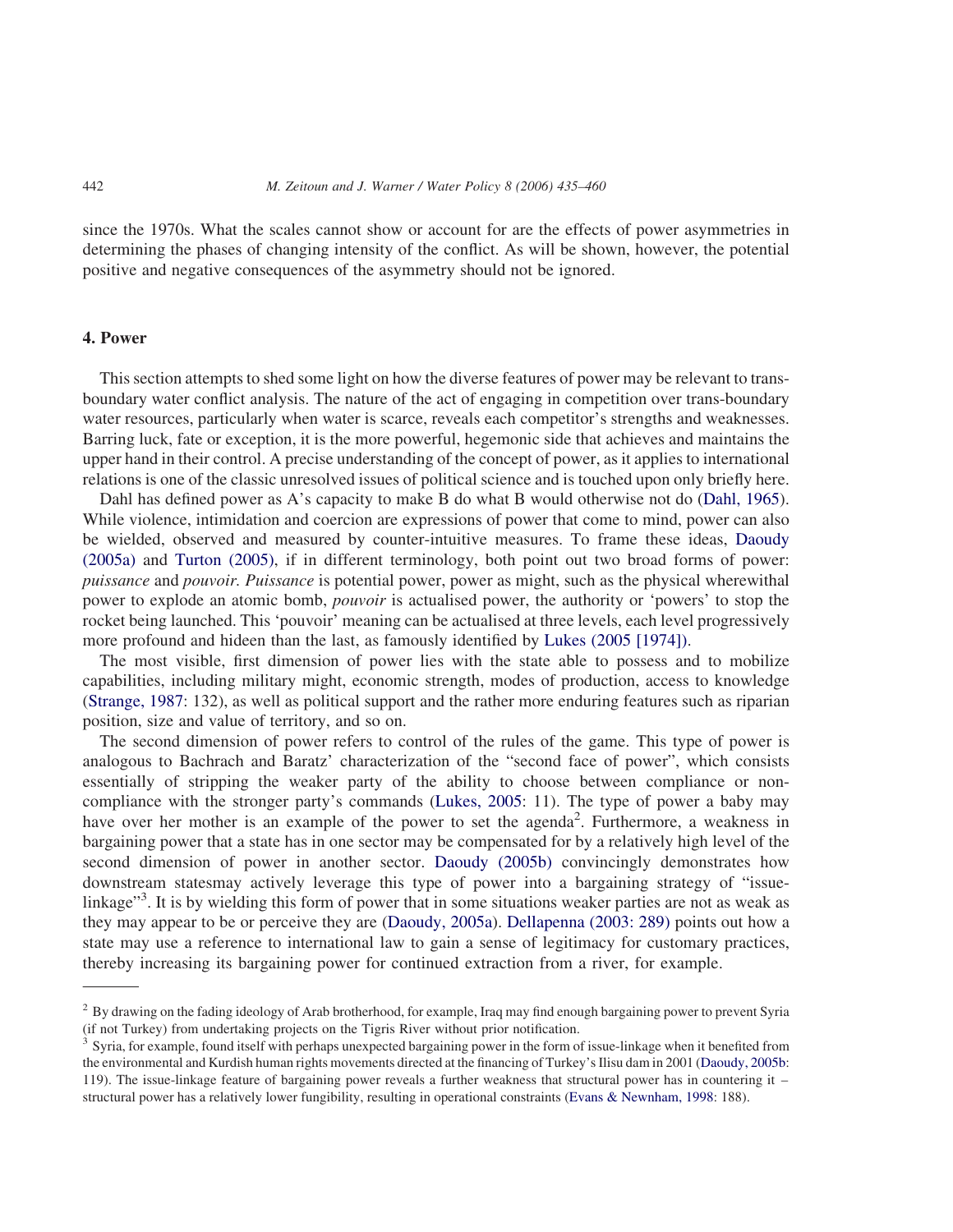In his seminal 1974 work *Power – A Radical View*, Lukes asked "how do the powerful secure the compliance of those they dominate – and, more specifically, how do they secure their willing compliance?" [\(Lukes, 2005](#page-23-0): 12 (original emphasis)). Charles Tilly touches upon this third form of power when heclaims that "as a result of mystification, repression or sheer unavailability of alternative ideological frames, subordinates remain *unaware of their true interests*" (Tilly, 1991: 594 cited in [Lukes, 2005](#page-23-0): 10 (emphasis added)). [Strange \(1994\)](#page-23-0) herself identifies a third level of power exercised through what she terms the knowledge structure: "At this level, the strong implant their ideas, even their self-serving ideology, in the minds of the weak, so that the weak come to sincerely believe that the value-judgments of the strong really are the universally right and true ones" [\(Strange, 1994:](#page-23-0) 176)<sup>4</sup>. Power theory and hegemony theory converge to a certain degree at this point, with the concept of power-over-ideas possessing features fundamentally similar to Lustick's fourth compliance-producing mechanism, ideological hegemony.

Through exertions of these three forms of power, a hegemonic actor has considerable ability to (re)write the rules of the game. A hegemon's material power (technology, economic clout) undergirds its firstdimensional power to represent the world in a particular way, and find these representations accepted and reproduced by those not in power. The second and third dimensions of power are then more readily put to use. The effect can be considerable – "Those in power within the institutions of the hegemonic state become the deans of world politics, the administrators, regulators and geographers of international affairs" [\(O'Tuathail](#page-23-0) [& Agnew, 1999](#page-23-0): 82). The key to power thus rests with the hegemon in the order that it has established; as we shall see in the following sections, this is one of the main effects of an asymmetry of power.

# 5. Hydro–hegemony

This section combines the previously-discussed concepts of power, hegemony and intensity of conflict to develop a single framework to facilitate the analysis of water conflict.

# 5.1. Competition or Cooperation: Interaction over transboundary water resources

It is useful to view riparian interactions over transboundary water resources as lying somewhere between the extremes of genuine cooperation and cut-throat competition. For the purpose of this analysis, it is accepted that each riparian will act to maximize their objectives with the resource, however these may be perceived. Where water is physically scarce, the interaction could be expected to be a competition fought for control over a greater volume of flows. Where there is an abundance of water, one riparian may seek control over the flows for hydropower while another may seek control for flood-management purposes. In certain cases, control of the resource may be relinquished to achieve politically-afiliated nonwater goals. Regardless of the motives for control of the resource, both the strongest and the weaker riparians will find themselves engaged in any of three situations. Control can be either (a) shared (meaning some form of cooperation exists), (b) consolidated in the stronger riparian's favour (where cooperation is minimal, and the competition is shut-down) or (c) contested (when the competition is at its fiercest). As we

<sup>4</sup> In this analysis Strange is drawing implicitly on the "knowledge is power" work of Foucault. Extensive work on this subject has been considered, partially through the following texts: ([Barnett, 1999;](#page-21-0) [Horrocks, 1999](#page-22-0); [Allan, 2001:](#page-21-0) 182; [Burawoy, 2003;](#page-21-0) [Chomsky, 2003](#page-21-0); [Selby, 2003a\)](#page-23-0).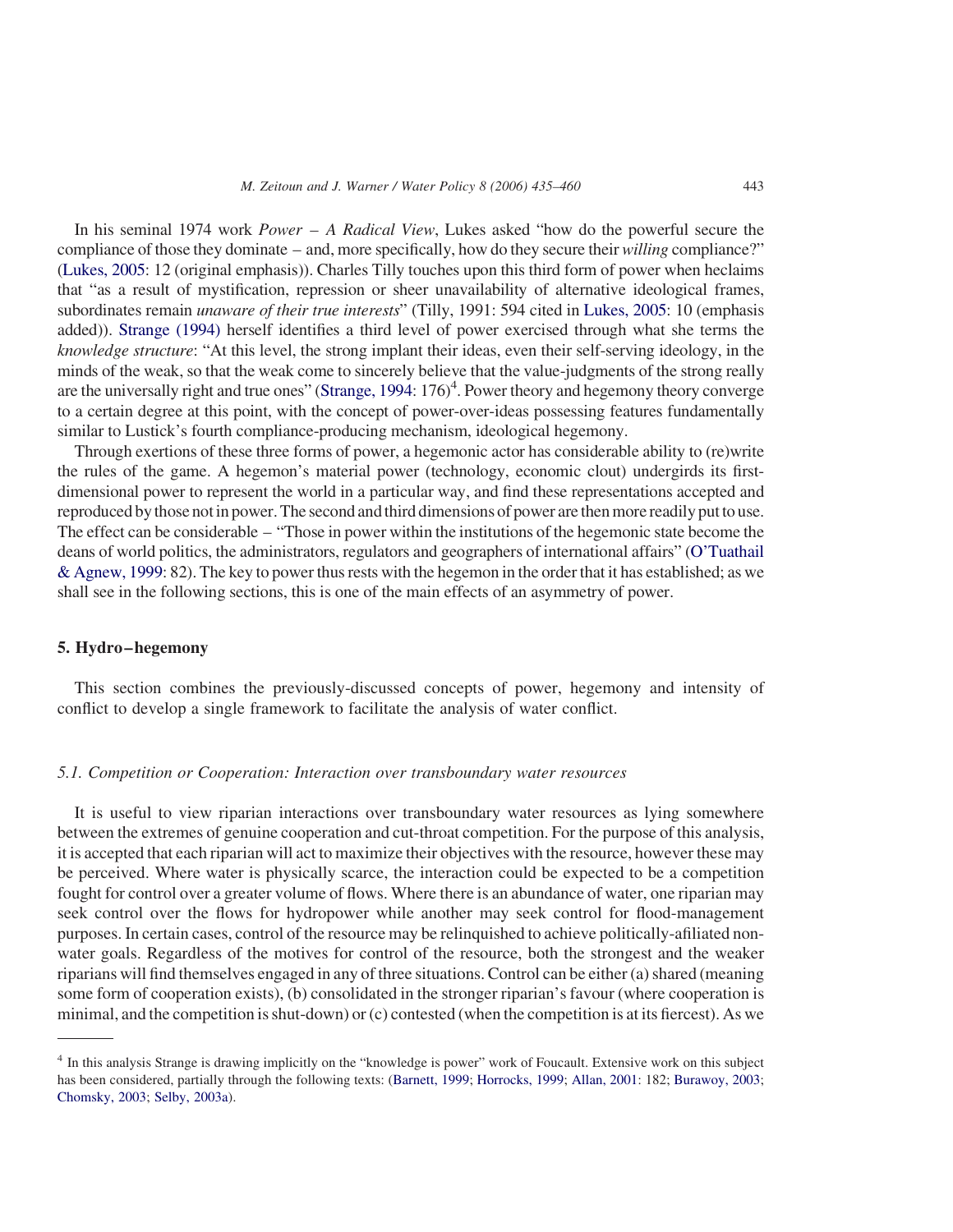<span id="page-9-0"></span>see, the form of interaction can be characterised with a distinct nature (i.e. cooperative or competitive), and a particular form of hydro-hegemony. This situation is represented in Figure 2.

The most stable situation in terms of riparian relations is likely to be when the riparians share control of the resource, as the case whereby the hegemon has negotiated a water-sharing agreement that is perceived positively by all riparians. This can be taken as the 'positive/leadership' form of hydro-hegemony. Allocations or benefits resulting from such agreements could be based on customary international water law or on the definitions of "equitable and reasonable use" as defined by the 1997 United Nations Convention on the Non-Navigational Uses of International Watercourses ([UN ILC, 1997](#page-24-0)). At the other hand of the spectrum, the stronger competitor may seek to attain and consolidate maximum control of water resources, through unilateral action. Such 'negative/dominative', exploitative configurations of hydro-hegemony inevitably lead to the weaker competitor having *less* control. The dominative form of hydro-hegemony is thus associated with induced relative scarcity for the weaker riparians and unstable hydro-relations. Particularly when the riparians are roughly equal in power, the established control of the resources may become contested, with the resulting competition leading to either a reversal of the dominative form of hydro-hegemony or progression towards a leadership form.

The focus of this study lies on an examination of three river basins where there is a clear imbalance in power, and the interaction over resources is considered competitive, but stifled. The Tigris, Euphrates, the Jordan and the Nile rivers - where Turkey, Israel and Egypt are the hydro-hegemons – is instructive in revealing the various means used to establish a negative/dominative form of hydro-hegemony. [Figure 3](#page-10-0) shows at the lower levels the "coercive resources" available and the tactics used to exert power in riparian circumstances, whether for leadership or doiminative outcomes. Classified into Lustick's frame of increasingly efficient compliance-producing mechanisms, these diverse tactics are deployed to achieve three strategic outcomes *-resource capture*, *integration or containment*. The competition occurs within the broader international political context, which is characterised by a weakness of law and ever-changing initiatives and alliances. Definition and elaboration of each strategy and tactic follows.

# 5.2. Water resource control strategies

Resource capture is said to occur when "powerful groups within a society... shift resource distribution in their favour" [\(Homer-Dixon, 1999](#page-22-0): 177). A resource capture strategy may be analagous to what Waterbury terms 'active unilateralism', "whereby a riparian, in the absence of formal understandings, moves ahead with projects that affect the flow or quality of the resource" ([Waterbury, 1997](#page-24-0): 279). As such, resource capture is typically carried out by creating 'facts on the ground' that enable control over access to the resource. These may include land acquisition, land annexation or the construction of large-scale hydraulic works. In cases where a river forms the border between competitors, diversion dykes may satisfy one competitor's demand, leaving the other dry; in the case of trans-boundary groundwater, high-capacity deep wells and pumps can drop the water level out of reach of the competitor's shallower, lower capacity wells located on the other side



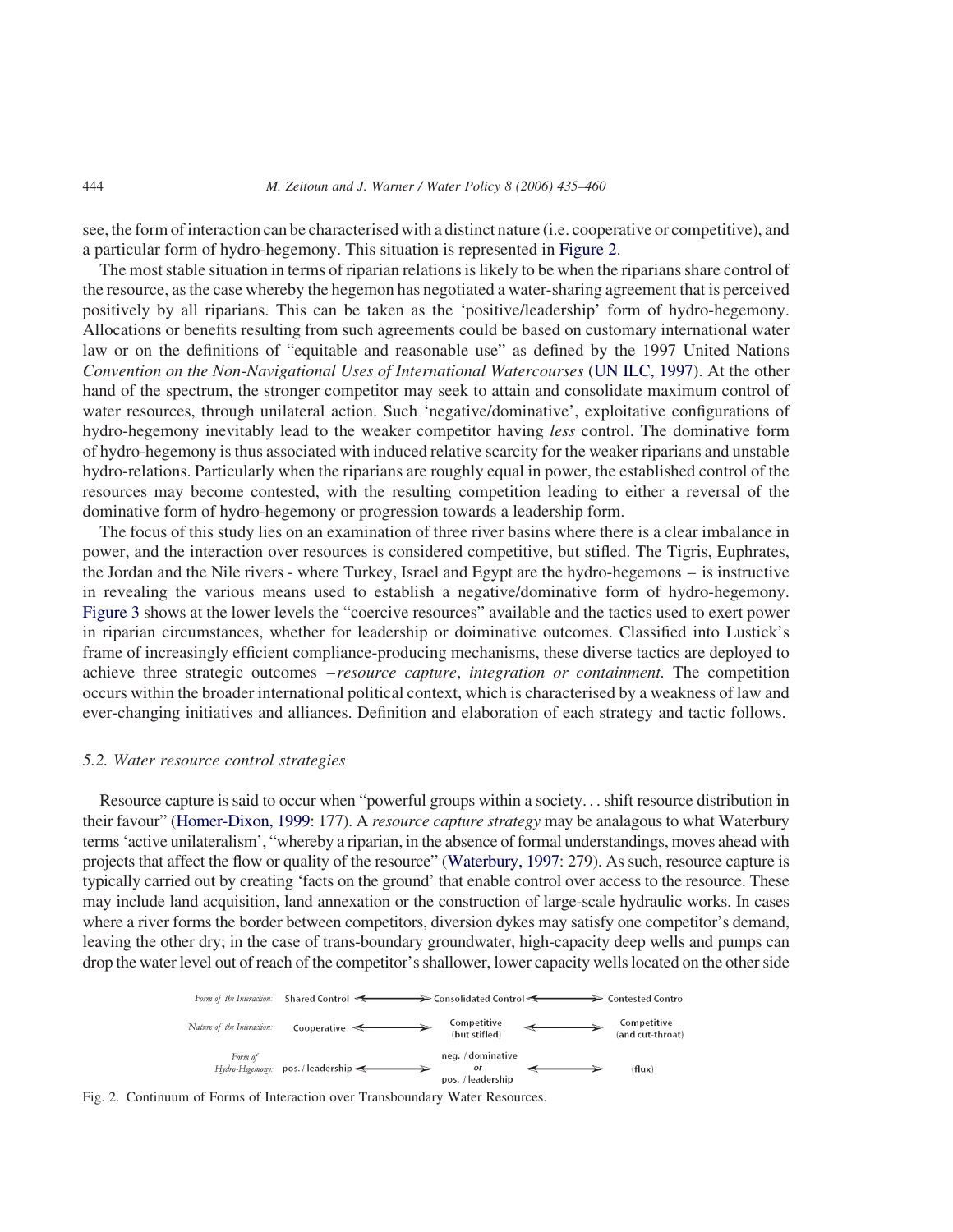<span id="page-10-0"></span>

Roman numerals relate to Lustick's (2002) classification of increasingly efficient complianceproducing mechanisms: (I) coercion, (II) utilitarian exchange, (III) instigating normative agreement and (IV) inducing ideologically hegemonic beliefs. The list is non-exhaustive.

Fig. 3. Water Resource Control Strategies and Tactics.

of the border. A state with the ability to plan, construct and operate large infrastructure projects has the physical ability to change the hydrogeology of the resource, thereby creating new hydro-strategic and hydropolitical realities. Turkey's multi-dam GAP project [\(Lorenz & Erickson, 1999;](#page-23-0) [Warner, 2004a](#page-24-0): 16), Israel's National Water Carrier ([Trottier, 1999,](#page-24-0) [Feitelson, 2000](#page-22-0); [Allan, 2001](#page-21-0)) and Egypt's High Aswan Dam [\(Waterbury, 2002;](#page-24-0) [Takele, 2004](#page-24-0)) are prime examples of large infrastructure enabling the capture of resources and significantly altering the nature of the competition over water to the advantage of the constructor.

Faced with the demands of a competitor and aware of customary law concerning the sharing of transboundary resources, the hydro-hegemon may find it more efficient to co-opt its weaker competitors, rather than trying to ignore or discredit their claims. Unlike the unilateralist resource capture strategy previously discussed, this *containment strategy* requires engagement with competitors. Any such bilateral or multi-lateral strategy may seek either to integrate the competitors or to contain them in as asymmetric a position as possible, through the use of coercive, utilitarian, normative or hegemonic compliance-producing mechanisms. In following a containment strategy, the stronger state would seek to influence the weaker riparian(s) towards compliance with its preferred order of affairs through a variety of 'Type III' normative or 'Type IV' hegemonic mechanisms and applications of the three dimensions power. The drafting and signing of a treaty favouring the hydro-hegemon is the preferred tactic when employing a containment strategy, such as the bilateral treaties of Israel–Jordan in 1994 [\(Dombrowski, 1998: 99\)](#page-22-0) and Israel-Palestine in 1995 ([Selby, 2003a](#page-23-0)).

An integration strategy, on the other hand, would seek to encourage compliance with agreements through incentives, through the use of 'Type II' utilitarian mechanisms. Water is particularly suited to such a strategy, precisely because of the wide variety of benefits that can be drawn from its various uses. By "building-in" to a regime benefits that may be more equitably distributed than the water itself, a hydro-hegemon may concede some of the privileges offered through its relative power<sup>5</sup>. In so doing, all

 $<sup>5</sup>$  The main differences between a benefit-sharing and a water-sharing regime is that the "pie" can be made bigger and that more</sup> "creative" agreements can be crafted. The point of this framework's power-analytic approach must be retained however: power, in all of its forms, will be active in the distribution of benefits just as it is active in the distribution of flows. This again raises the issues of a hegemon's motivations and the effects of relative deprivation, both of which merit much deeper analysis than is permitted by space here.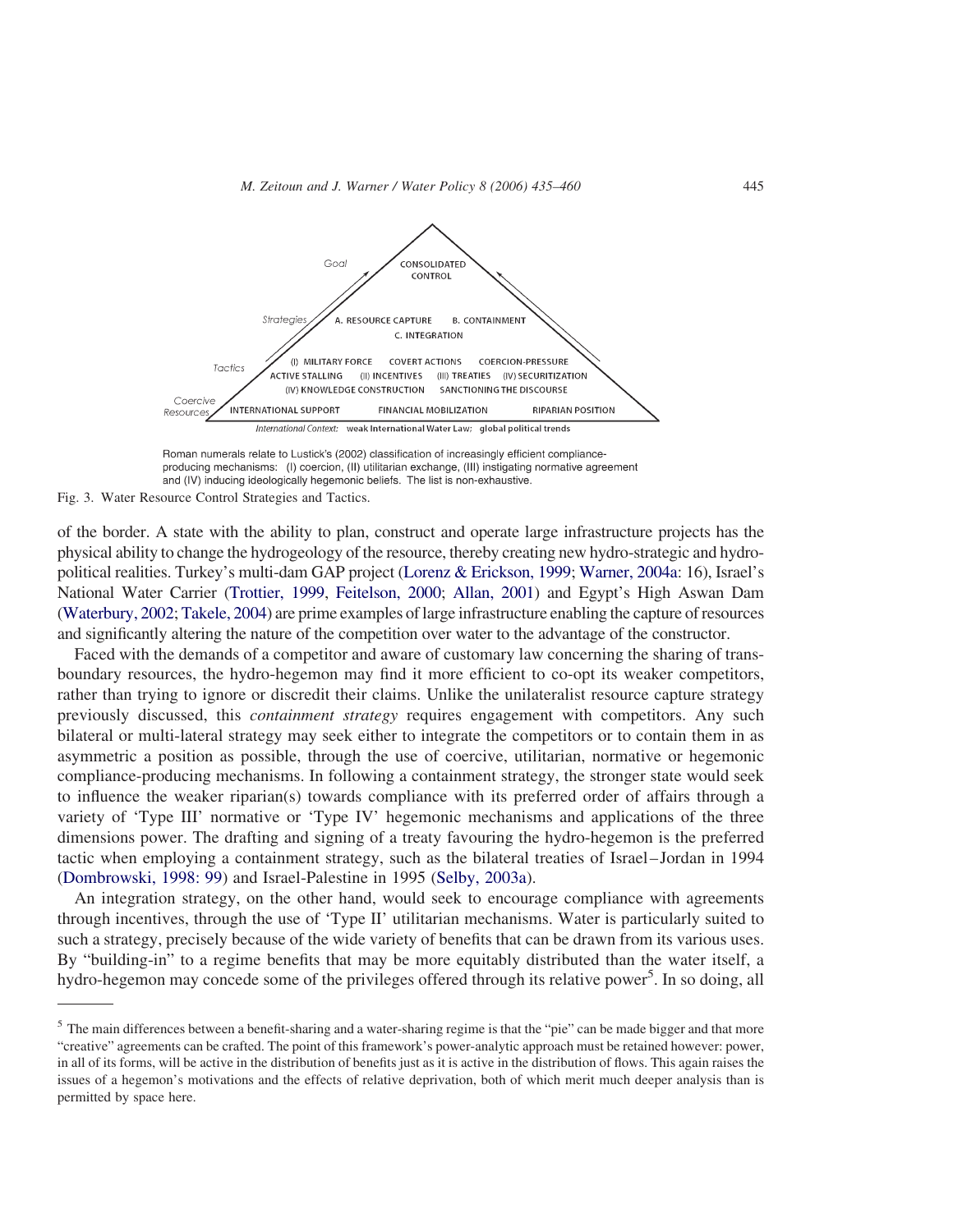of the riparians under its domain move to the left of [Figure 2](#page-9-0), towards interaction characterised by "shared control". The resultant hydro-hegemonic configuration would be more likely to be perceived by all riparians as positive. This is arguably the case along the Orange River, in southern Africa ([Turton,](#page-24-0) [2005](#page-24-0)), but not of the Nile, Jordan or Tigris and Euphrates rivers.

# 5.3. Tactics and coercive resources

Exemplification (albeit non-exhaustive) of the inventory of devices used to carry out the strategies of [Figure 3,](#page-10-0) in Middle East and North African water conflicts, follows. The manipulation of time [\(Daoudy,](#page-21-0) [2005a\)](#page-21-0), the "cost of no agreement" and the ability to execute strategies in silence [\(Greco, 2005](#page-22-0)) are examples of important and effective tactics that are not dealt with in this paper<sup>6</sup>.

In order to deploy these tactics effectively, riparians must draw upon the political support of their allies and the collective ability to mobilize funds. These "coercive resources", vary with changing global political currents and are exploited through the weaknesses of the international regulatory context, particularly the absence of effective international law. There follows a discussion of the tactics evident in the hydro-politics of the Middle East and North Africa.

#### **Tactics**

I Coercive compliance-producing mechanisms

Military force. Military force is rarely used in water conflicts, and usually then only as a last resort ([Wolf, 2004\)](#page-24-0). It is nonetheless extremely effective in the implementation of a resource capture strategy. The bombing of a dam, political or security apparatus has very visible, immediate and undeniable effects on the competition, as evidenced by the outcome of the violence between Syria and Israel in the 1950s and  $1960s^7$ .

Covert action. A competitor (or protector, in the case of the Iran-contra affair) may engage in undercover operations aimed at weakening the political, military or hydraulic apparatus of its competitor, or make a pact with those who will. Consider Egypt's motives behind its support for the Eritrean Liberation Front and Somali irredentism ([Dinar, 1999;](#page-22-0) [Takele, 2004\)](#page-24-0) and Syria's support (until 1998) for the Kurdish Workers' Party (PKK), in relation to the GAP project (see [MacQuarrie, 2004\)](#page-23-0).

Coercion-pressure. This may be the most commonly used tool used to achieve any of the three water resource control strategies. Threats (military action, economic sanctions or political isolation) are readily

 $6$  [Greco \(2005\)](#page-22-0), for example, identifies Jordan's "quiet" pumping of the Disi aquifer shared with Saudi Arabia as a tactic of establishing 'prior use' of the resource, thereby gaining a form of legitimacy and power.

<sup>7</sup> This refers to the case of Syrian-Israeli fighting over water development projects on the upper Jordan River in 1951 and 1965 [\(Trottier, 1999:](#page-24-0) 52). In both cases, the attacks were effective in so far as they permanently stopped the construction of the projects, contributing in the process to larger political tensions that led to the 1967 June War and Israel's capture of Syria's Golan Heights. Although not motivated primarily by hydraulic concerns ([Wolf, 2000;](#page-24-0) [Medzini, 2001\)](#page-23-0) the effective waterresource capture that came with the 1967 capture of the land allowed Israel greater control of the upper Jordan River ([el Musa,](#page-22-0) [1997](#page-22-0): 218) as well as the aquifers transboundary to the West Bank and Gaza, thereby marking the beginning of the "Israeli hegemony era" ([Feitelson, 2000:](#page-22-0) 350).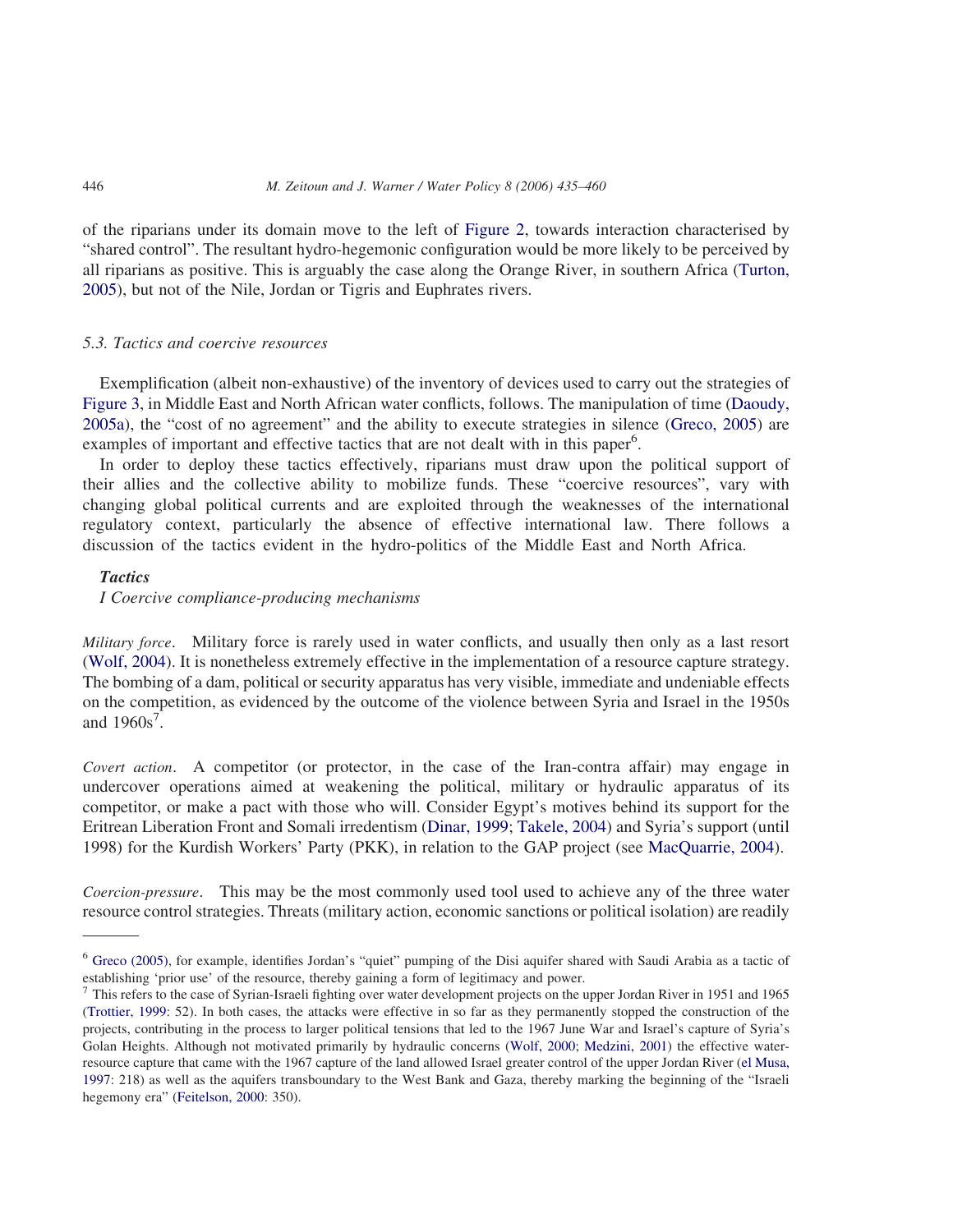deployed by one state against the other to ensure, for example, that the latter drops its claims over the resource, or at least stops creating a (potentially compromising) row. As a politically "invisible" tactic, it can also regularly be deployed by the stronger party, which can downplay the effects of the coercion and de-politicize issues – a situation endured by the weaker party. Coercive resources available include trade embargoes, diplomatic isolation, threat of military action, espionage and propaganda. Waterbury describes the effect of some of these measures employed by Egypt against Ethiopia:

"Egypt is by far the most powerful riparian... it still has formidable veto power. It has been successful in imposing the *status quo* for four decades and it will surely shape any change in the *status quo*. It cannot dictate terms, but no riparian, including Ethiopia, will seek, let alone welcome, confrontation with Egypt when its well-known national interests are at stake." [\(Waterbury, 2002](#page-24-0): 167).

## II Utilitarian compliance-producing mechanisms

Incentives. The coercive "sticks" of 'Type I' compliance-producing mechanisms may well be combined with compliance-encouraging "carrots". Incentives for compliance with a hydro-hegemon's preferred state of affairs are in fact the direct opposite of the coercive mechanisms mentioned above, including trade incentives, diplomatic recognitions, military protection, and so on. Mutually beneficial "shared interest" water projects have proven an effective incentive for cooperation that can lead to more stable hydrorelations. Examples of this positive-sum hydro-hegemonic configuration include the proposed all-Nilotic electricity grid between Uganda and Egypt [\(Waterbury, 2002\)](#page-24-0) as well as the irrigation line threading through the oxbows along the Orange River between South Africa and Namibia [\(Heyns, 2005](#page-22-0)b).

# III Normative compliance-producing mechanisms

Treaties. Particularly during or following periods of rapprochement, the signing of an agreement to institutionalize the *status quo* may be a tool used to the hydro-hegemon's advantage. The signing co-riparian (e.g. Sudan in 1959) may be in agreement that the treaty has sufficient benefits to justify signing. Treaties can transform an agreement between two parties into an instrument of leverage for the stronger side, however. A number of weaknesses inherent in treaties make them particularly well-suited for exploitation towards a negative outcome of hydro-hegemony, through the execution of a containment strategy:

- . As with any international law or accord, a treaty is not easily enforceable. Violations of the spirit or letter of the treaty by the stronger side are answerable only to structures within the existing balance of power.
- . The treaty can be structured by the more powerful riparian to reflect existing inequalities and then coercion may be used to get the weaker to sign. Cases where a stronger party cuts such a "deal" with a weaker party may be considered to be agreed to under duress. The Egyptian–Ethiopian treaty of 1906 is an example ([Waterbury, 2002\)](#page-24-0), while [Fischhendler \(2004: 293\)](#page-22-0) exposes several issues unresolved by the annex on water forming part of the 1994 Peace Treaty signed by Israel and Jordan in 1994.
- . Bilateral agreements can effectively rule out participation of a riparian not signatory to the treaty, thereby pre-empting the rights of the non-signatory states and once again leaving the issue unresolved. As Green Cross International has noted:

"Fragmented attempts at resolving water disputes, which exclude other basin states or important sectors of water users, have seriously compromised chances of achieving long-term solutions. Examples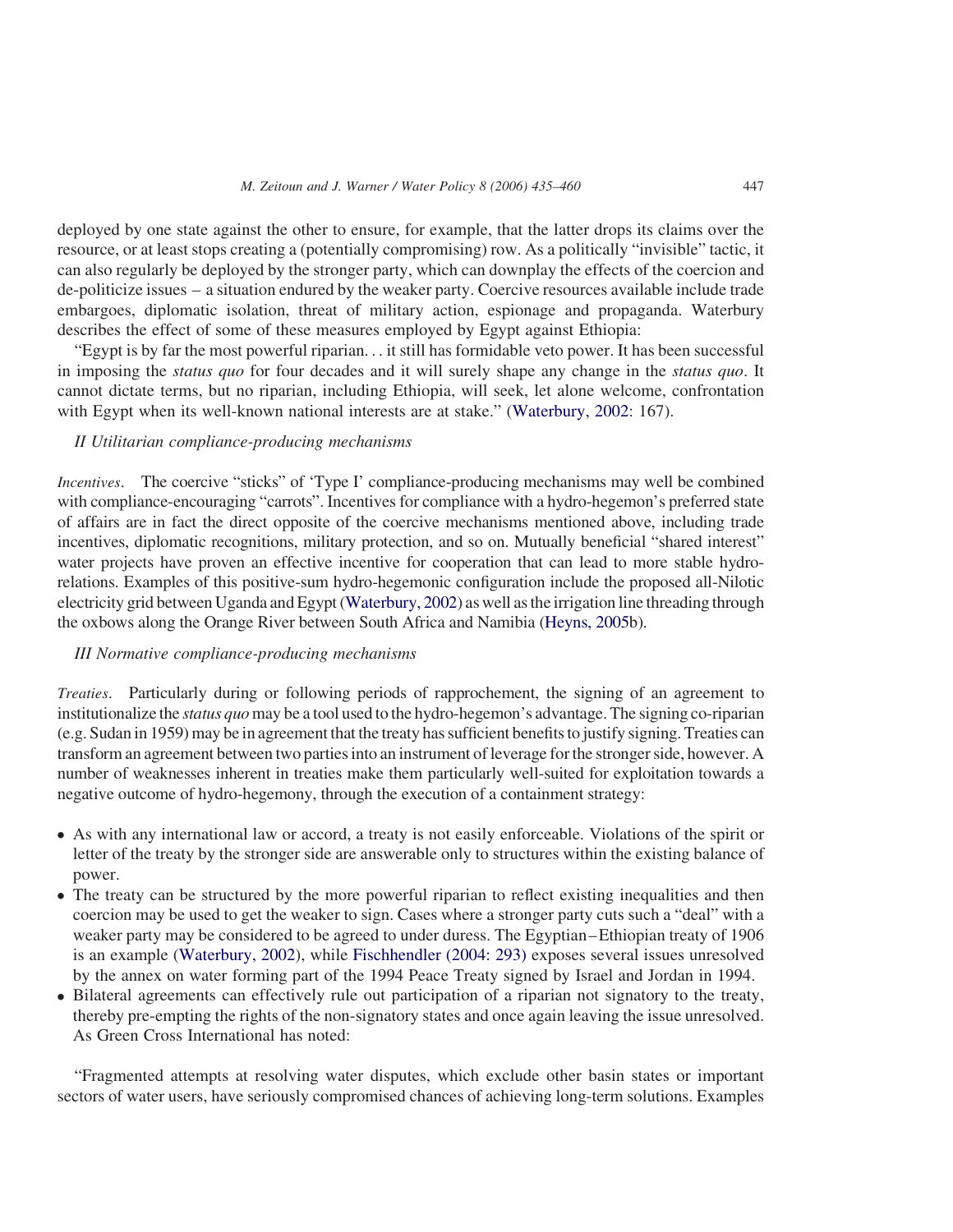# 448 M. Zeitoun and J. Warner / Water Policy 8 (2006) 435–460

of such attempts are all too common, including the 1994 peace agreement between Israel and Jordan, which left out the Palestinians, Lebanon and Syria and the 1959 agreement between Egypt and Sudan over the Aswan High Dam, which ignored all other Nile riparian states, most importantly Ethiopia" ([GCI, 2000:](#page-22-0) 59).

# IV Hegemonic compliance-producing mechanisms

Securitization. "Securitization" is the speech act that legitimises a state to take exceptional measures over an issue by propelling it into the realm of security ([Buzan](#page-21-0) et al., 1998)<sup>8</sup>. Promoting a project to a national-security concern equates criticism to treason, thus silencing critical voices in the bureaucracy and maintaining a form of hegemonic thought control. Securitization facilitates politicians' ability to "construct knowledge" around any water-related issue to fit other political interests. This approach is an example of what Plato refers to as a "noble lie" and reinforces Gramsci's proposition that beliefs are held by people who do not experience them as beliefs ([Lustick, 2002\)](#page-23-0). In the name of national or water security, for example, Israel threatened to attack Lebanon over the relatively minor Wazzani springs project in 2002, while diverting its public's attention away from much more serious water-management issues [\(Newman, 2002;](#page-23-0) [Zisser, 2002;](#page-24-0) [Zeitoun, 2005](#page-24-0)).

Knowledge construction. Constructed knowledge can be considered a variant of "sanctioned discourse", which [Feitelson \(1999\)](#page-22-0) defines as "a normative delimitation separating the types of discourse perceived to be politically acceptable from those that are deemed politically unacceptable at a specific point in time." ([Feitelson, 1999](#page-22-0); see also [Allan, 2001:](#page-21-0) 182). "Received wisdom", "conventional wisdom" and "manufactured consent" [\(Chomsky, 1992\)](#page-21-0) may be other variants, from which Lustick's "ideologically hegemonic belief" is an application. The concept has it that a full understanding of an issue, such as competition over water, may be as much guided by popular beliefs – accurate or inaccurate – as guided by science-based knowledge. According to Cascao (2005), the confusion this creates enables Egypt, for example, to give different perspectives on its hydro-situation to its own people, to international donors and to its riparian competitors or friends, creating more room to manoeuvre by reducing apparent external pressure.

Sanctioned discourse. The concept of sanctioned discourse evolved from the world of water policy research [\(Allan, 2003:](#page-21-0) 2), with Charles Tripp's emphasis on the constraints imposed upon those who may wish to speak or think outside of the discursive hegemony ([Allan, 2001](#page-21-0): 182). Accepting the premise of knowledge construction, Hajer notes that the process of alternative discourses contending results in actors securing support "for their definition of reality" [\(Hajer, 1997:](#page-22-0) 59). The process results in a prevailing discourse heard above the others – the sanctioned discourse, by definition endorsed by the more powerful side.

Used hand-in-hand with knowledge construction, a tactic of sanctioning the discourse in the world of water conflicts may serve to veil certain aspects of riparian relations (e.g. inequitable distribution) while emphasising others (e.g. the merits of technical cooperation). The official Egyptian discourse promoting the benefits of the Nile Basin Initiative, like the official Israeli discourse of cooperation through the Palestinian-Israeli Joint Water Committee, for instance, are regularly heard at international fora and in

<sup>8</sup> See e.g. [Turton \(2003\),](#page-24-0) [Warner \(2004a\)](#page-24-0), [Warner \(2004b\)](#page-24-0), and [Greco \(2005\)](#page-22-0) for application to the water sector.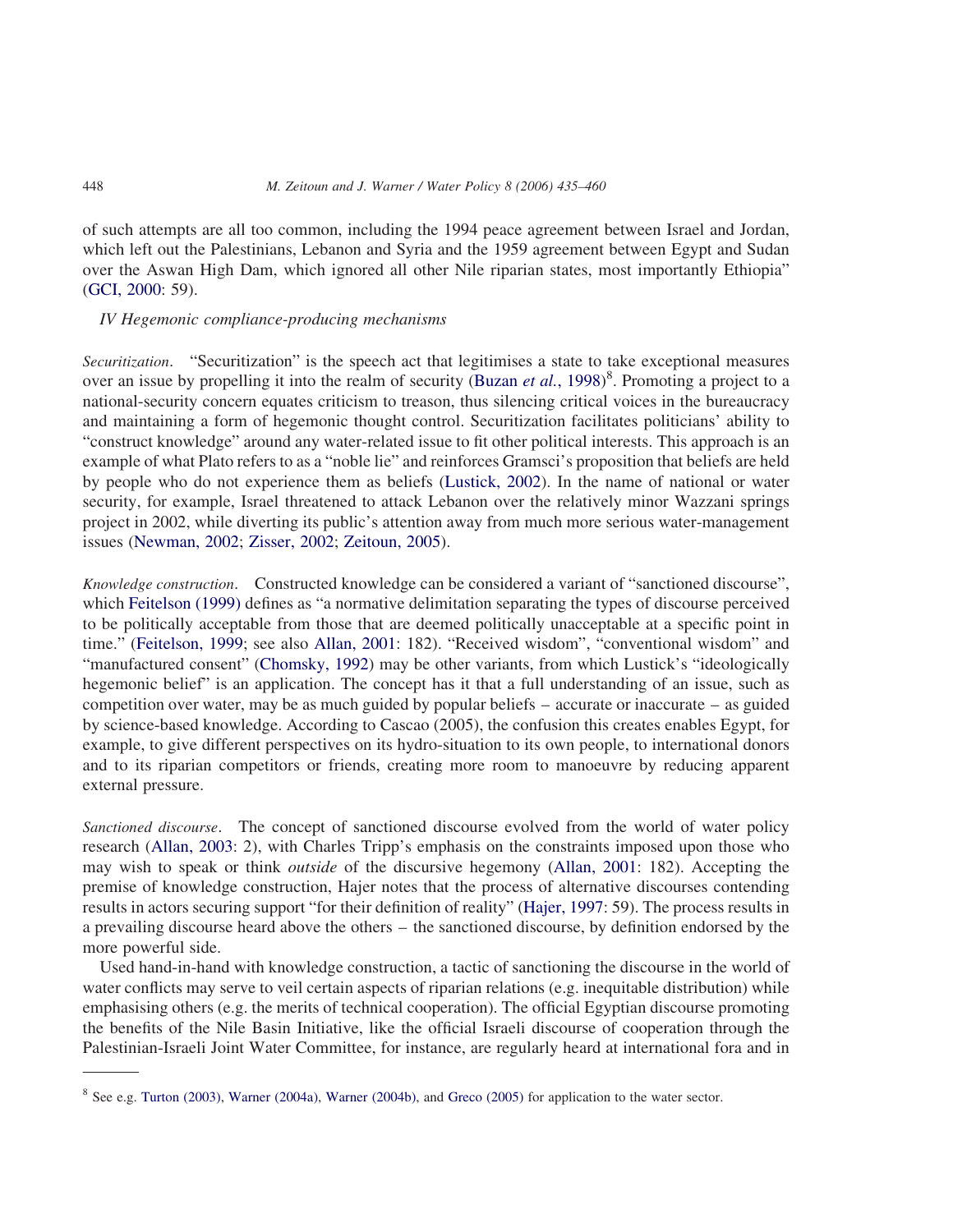the journals. These discourses effectively drown out opposing viewpoints presented less frequently and eloquently by Ethiopian or Palestinian civil society outside the halls of power. The 'cooperative' tone of the more powerful actors' discourse can be expected to sit well with the international donor community, which thereby assists in sanctioning the prevailing discourse while excluding the alternatives. This point will be emphasised in the following section.

Coercive resources. Having identified the manoeuvres that riparian states may follow to obtain and maintain positive-sum or negative-sum hydro-hegemonic configurations, we turn now to examine the context and factors that give the more powerful state its competitive edge. These power resources underpin the strategies and tactics of [Figure 3](#page-10-0) and are set within an international context beset by inequalities such as global political trends, partisanship and the absence of a universally-recognized and enforceable international water law. The international system yields unequal opportunities for generating funds and support, just as the physical realities of riparian position offer advantages to one competitor over the other.

While international law and in some cases donor conditions aim to equalise power discrepancies, hydro-hegemonic states are largely able to resist and/or avoid the pressure from these sources. The power resources that enable them to do so are numerous and include international support, the ability to mobilize funds and general "human capital", such as the level of education and technology in-country. Brief discussion of two power resources follows.

International support. Having powerful friends can be a very efficient source of power. Apart from securing access to funds for water infrastructure, enjoying a favoured political position globally can directly result in a favourable position in the competition over water. This is similar in concept to Buzan's description of outsider-imposed changes upon an indigenous security complex, a dynamic which he calls "overlay" (Buzan et al.[, 1998:](#page-21-0) 12). That Egypt and Israel remain river basin hegemons and regional superpowers, for example, is at least partly associated with the fact that they have been the two largest recipients of US financial and political support<sup>9</sup>, with Turkey lagging not far behind [\(CRS, 2004\)](#page-21-0).

Furthermore, "the scope of [a] conflict cannot really be grasped without taking the colonial legacy into account" [\(Warner, 2004a:](#page-24-0) 13). Colonial Britain's favouring of Egypt over the Sudan in 1929 [\(Waterbury, 2002](#page-24-0); [Adam, 2004\)](#page-21-0), for example (or its favouring of Egypt and the Sudan over Ethiopia, Uganda and other Nile riparians in 1959) led to treaties signed between these parties being not simply unbalanced against the upstream riparians but excluding them altogether ([Dinar, 1999](#page-22-0); [Takele, 2004](#page-24-0); [Cascao, 2005\)](#page-21-0). Similarly, at the time of the regional hydraulic imperative in the West, Iraq was favoured over Turkey by the powerful British in the Tigris and Euphrates basins. The effect of new alliances formed with changed governments is also significant, such as US support of Iraqi interests (water or otherwise) following the second Gulf War.

Financial mobilization. A state desperate for financial assistance and without recourse to alternative funding is forced to follow the donor's regulations and does not have the option of following a unilateral "resource capture" policy. Setting and implementing unilateral water infrastructure projects and policies

<sup>9</sup> Prior to US funds spent in post-Saddam Iraq after 2003.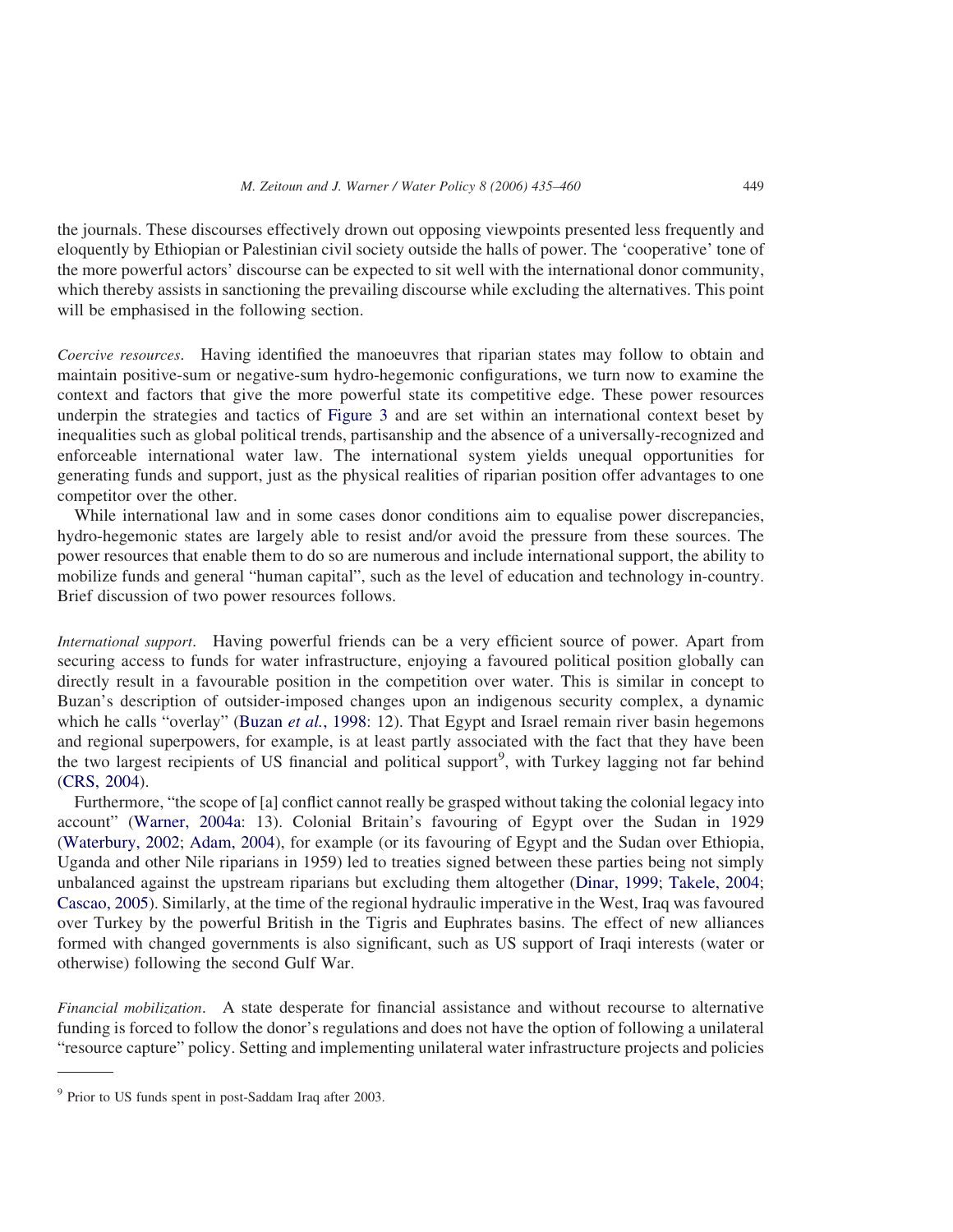#### 450 M. Zeitoun and J. Warner / Water Policy 8 (2006) 435–460

is a luxury afforded to (a) relatively rich states (for instance, South Africa), (b) those with allies outside the established donor system (for example Egypt's recourse to Soviet Union funding in the 1960s, or China's recent hydraulic investments in the Gezira Irrigation Scheme, in the Sudan) and (c) those willing to bleed their coffers dry, if need be, to realise their plans (e.g. Turkey, with the GAP project).

Ethiopia, for example, is far more likely to be restrained from development than Egypt, which "continues to fund and support projects of the Nile Basin Initiative, which they first proposed in 1995, that leaves them free to develop their extensive deserts in Sinai and the New Valley." ([Collins, 2003:](#page-21-0) 30). Furthermore, not only can hydro-hegemonic states with powerful friends, deep pockets and determination go the distance [\(Frey, 1993:](#page-22-0) 64), they can also exploit the mutually dependent nature of lending institutions and loan recipients. As Tony Allan noted during the 1st Hydro-hegemony workshop<sup>10</sup>, "the World Bank may need Egypt more than Egypt needs the World Bank". Clearly, donor and bank funding is not necessarily neutral or equitably distributed. "Their policies and priorities reflect an unstable balance of the professional preference of the experts who staff them with the national objectives of their member states. Their analyses and recommendations are the product of bargaining and compromise between these constituents and the richer contributing nations can steer the interventions." [\(Waterbury, 2002:](#page-24-0) 26).

Riparian position. The physical nature of water until this point has been admittedly downplayed. The effects of gravity and geography must be given their due consideration. Water conflict theorists Frey and Naff did not lose sight of this dynamic when they observed that from an upstream position: "one can usually take actions that confront downstream competitors with *faits accomplis*, the alteration of which is far more demanding than the original action. Diversion, overuse, contamination and flow delay are tactics available in accordance with one's position on the riparian totem pole. ([Frey & Naff, 1985](#page-22-0): 78). Riparian position is perhaps the most static form of coercive resource, and one that is essentially outside of the struggle for a better position in the balance of power between States. Political entities blessed with such a coercive resource are not likely to have it eroded, short of territorial conquest by another.

# 5.4. Power asymmetry and the limitations of international law

It is argued that the balance of power ultimately determines riparian interactions over shared resources. This may be because in cases where one state is undeniably more powerful than its competitor, the more powerful state has available to it the full range of strategies and complianceproducing mechanisms, as well as a larger reserve of the "coercive resources" shown in [Figure 3](#page-10-0). The weaker state has much fewer options available to it and a narrower field of manoeuvre (i.e. fewer degrees of freedom) within each of these options.

The underdeveloped "teeth" of the international law system are one option theoretically available to the weaker state. The fact that there is little or no universally recognized international water law remains a major problem in international hydro-relations. As Susan Strange has noted, "the outcomes in an international society that has no legitimate, overriding authority are necessarily determined by relationships of power and far less by law, custom or social convention than is the case within national societies". ([Strange, 1987](#page-23-0): 123).

<sup>10</sup> Held 21–22 May 2005 at King's College London, London, UK.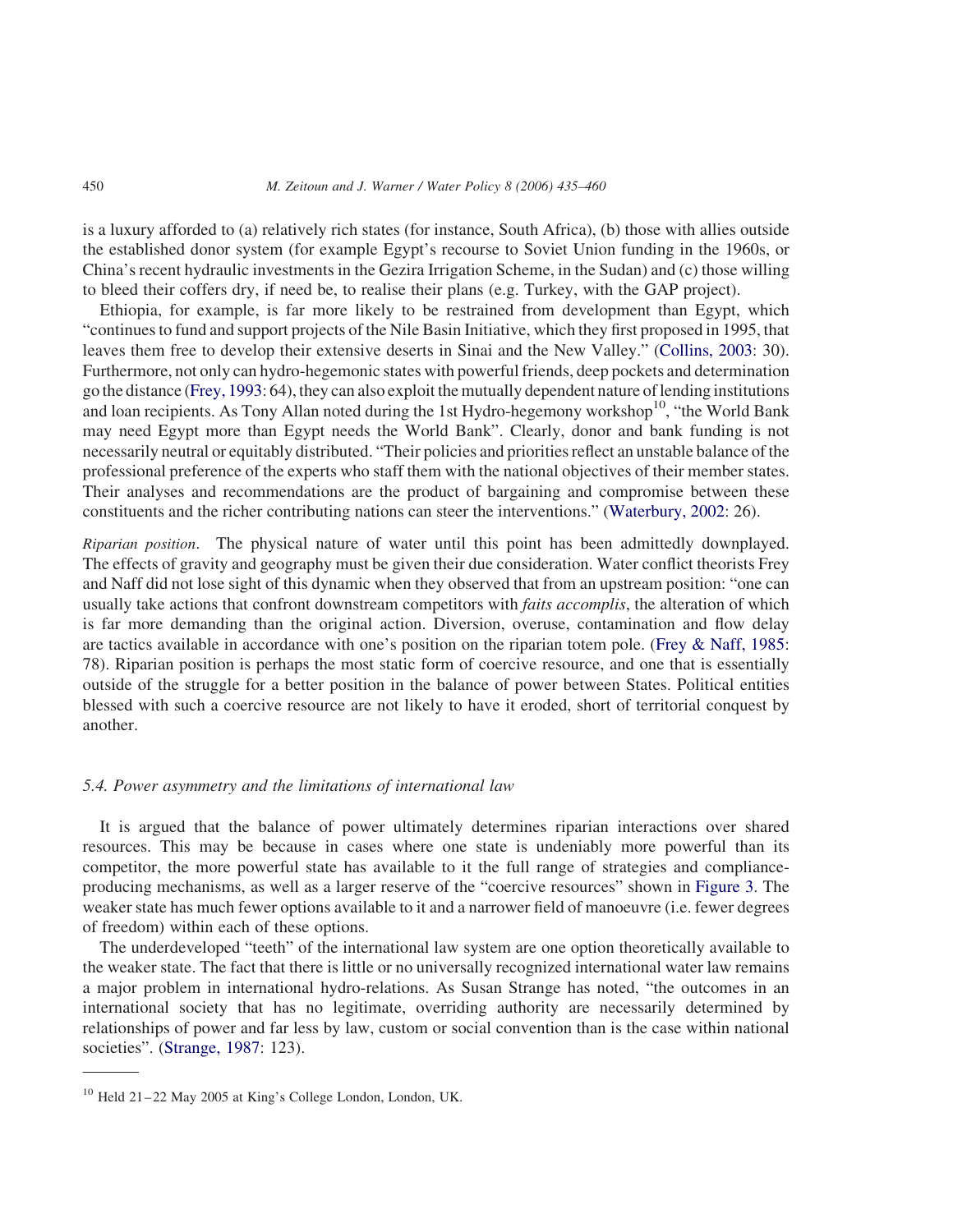Thus, while legislative processes are in train and norms are emerging that encroach on sovereignty and encourage sharing (i.e. "equitable and reasonable use", "no harm"), the 1997 United Nations Convention on the Non-Navigational Uses of International Watercourses is in and of itself insufficient to ensure implementation of these principles ([GCI, 2000:](#page-22-0) 44). Egypt's launching of the Toshka reclamation project in 1997 can be considered to be an example of flouting of the spirit, if not the letter, of the UN Convention [\(Collins, 2003](#page-21-0): 22). These same principles may even serve to act against the interests of the weaker states, as in the position of stifled development that exists in Nepal, upstream on rivers contended with the much more powerful India ([Subedi, 2005](#page-23-0)), a situation mirrored in Ethiopia.

[Benvenisti \(2002\)](#page-21-0) sums up the relationship between trans-boundary water resources, sovereignty, power and law:

"The two basic building blocks of the global political and legal environment – the concept of sovereignty and the allocation of jurisdiction by political borders – have joined forces to preclude an efficient and sustainable use of trans-boundary resources... Absent legal constraints and well-defined rights, relatively powerful downstream states began resorting to economic and military threats to elicit cooperation, while relatively weaker riparians acquiesced and actual practice reflected the regional military balance of power." [\(Benvenisti, 2002](#page-21-0): 22–24).

# 5.5. Assessing hydro-hegemony: combining power, position and potential

[Naff and Matson \(1984\)](#page-23-0) (quoted in [Medzini, 2001:](#page-23-0) 14) propose that the "power ratio" between competing riparian states is based on each state's (a) overall economic/political/military power, (b) overall technological power and (c) selective geographical position. In other words, a measure of the degree of hydro-hegemony achieved by a riparian is best evaluated through a review of their power position, riparian position and resource exploitation potential. These are represented graphically in Figure 4 and will be briefly elaborated below.

The examples taken from the river basins of the MENA region show that *power* (in each of its three dimensions) is the prime determinant enabling the successful execution of the water resource control



Fig. 4. The pillars of Hydro-Hegemony.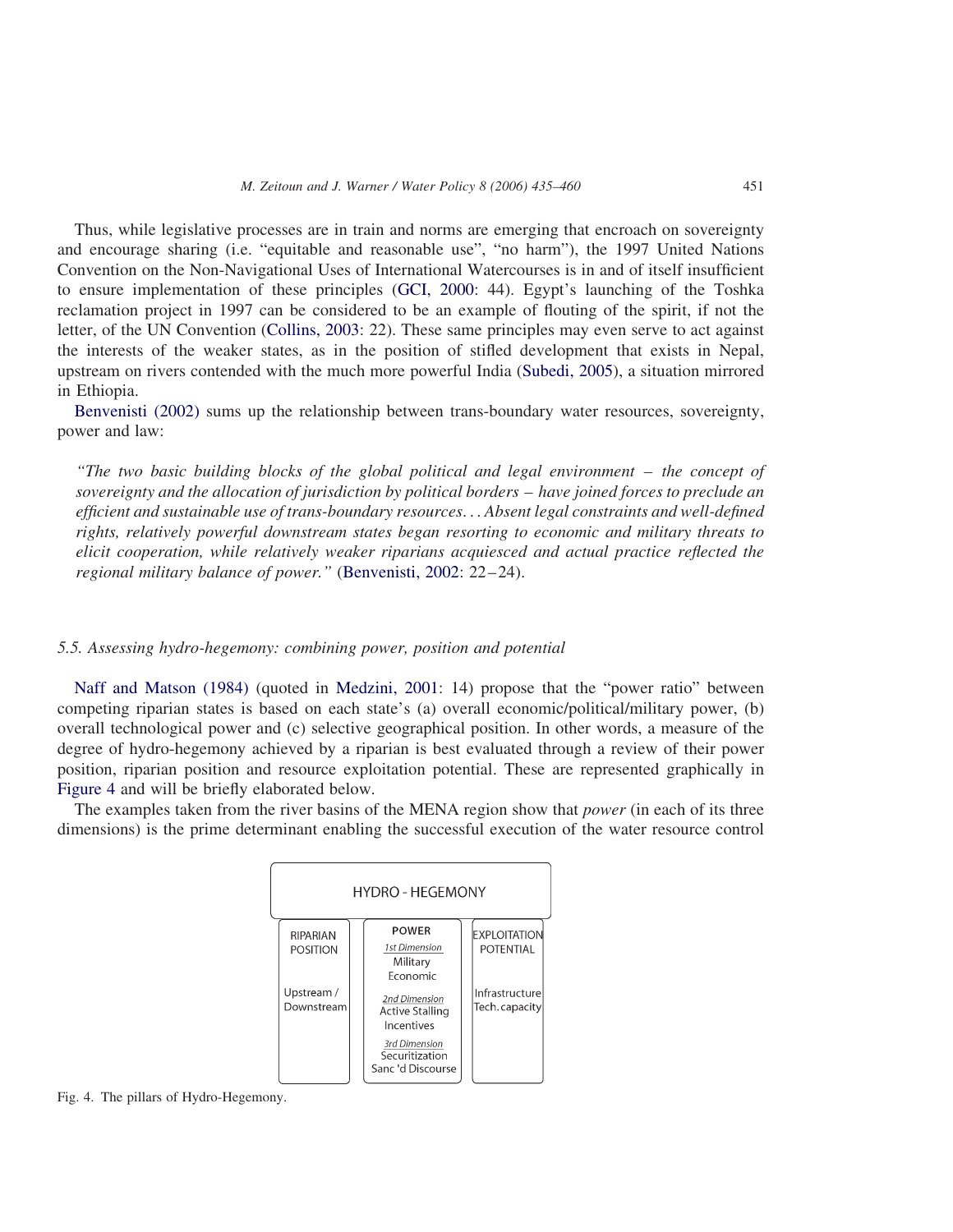strategies of [Figure 3](#page-10-0). A better relative position in the other determining components – riparian position and exploitation potential – may also inform outcomes, however.

This proposed form of measurement provides a "snapshot" of current levels of hydro-hegemony achieved – see the comparison of levels of hegemony along selected MENA river basins for example, in Annex A. The weaker state can be expected to have little or unconsolidated control as a function of the water-sharing regime established by the hydro-hegemon. The effects of this asymmetry on the intensity of the conflict and on the outcome of the competition for water are not difficult to predict.

# 6. Some outcomes of hydro-hegemony

"It is the oppressor who defines the nature of the struggle." [\(Mandela, 1994](#page-23-0)).

The purpose of this final section is to reveal the combined effect of the interplay between power, water and intensities of conflict. It will be shown that the nature of interaction over water resources and form of hydro-hegemony established is determined by the hydro-hegemon. The hydro-hegemon seeking to establish a positive/leadership hydro-hegemonic configuration will follow any or all of the three water resource control strategies to ensure cooperative interactions under its guidance. Similarily, a hydrohegemon intent on maintaining sole control over the resources will stifle competition through a number of means, resulting in a dominative form of hydro-hegemony and a lingering (and usually "silent") conflict. The hydro-hegemon determines the nature of the interaction, and to what extent the benefits derived from the flows will also extend to the weaker co-riparians.

Along the shared resources of the Nile, Tigris, Euphrates and Jordan Rivers, each of the regional hegemons (Egypt, Turkey and Israel) have put their power in all three dimensions to use to determine varying intensities of dominative forms of hydro-hegemony. This holds true even for those states in geographically weaker downstream or mid-stream positions, like Egypt and Israel.

Along the Euphrates, Iraq and Syria seek alternatives and support as Turkey continues its unilateral engineering projects [\(Daoudy, 2003\)](#page-21-0). Uganda, Ethiopia and the Sudan compile their lists of stalled projects for Nile development as Egypt continues with its unilateral project at Toshka. Along the Jordan River, Israel controls 90% of the shared surface and groundwater resources; Palestinians, who have no other alternative sources to develop, control 10%, despite the 1995 agreement forming part of the Oslo II accords whereby Israel explicitly recognized Palestinian water rights [\(B'tselem, 1998](#page-21-0); [Frederiksen,](#page-22-0) [2003](#page-22-0)). In each of these cases the lion's share of the water or its benefits is secured for the hydrohegemon, with apparent disregard for international customary water law sharing principles.

The Hydro-hegemony Framework of [Figure 5](#page-18-0) combines [Figures 1 and 2](#page-6-0) and summarizes the analysis between the form of hydro-hegemony established, the positive and negative outcomes of the distribution of water resources and the resultant intensity of conflict.

[Figure 5](#page-18-0) may be tested by considering the case of the previously-mentioned Orange River in southern Africa. In choosing to play the leadership role at the river basin level, South Africa has attempted to create a positive-sum hydro-hegemonic configuration through the incentive of benefits-sharing – by definition, the execution of an "integration" strategy through utilitarian compliance-producing mechanisms. The benefits are identified and negotiated between river basin members Botswana, Lesotho and Namibia through the SADC protocol on shared watercourse systems, arguably resulting in a stable situation and an "equitable" distribution of the benefits ([Turton, 2005\)](#page-24-0). The Namibian perspective adds texture to the picture – complaints of coercive tactics through the SADC have been voiced by at least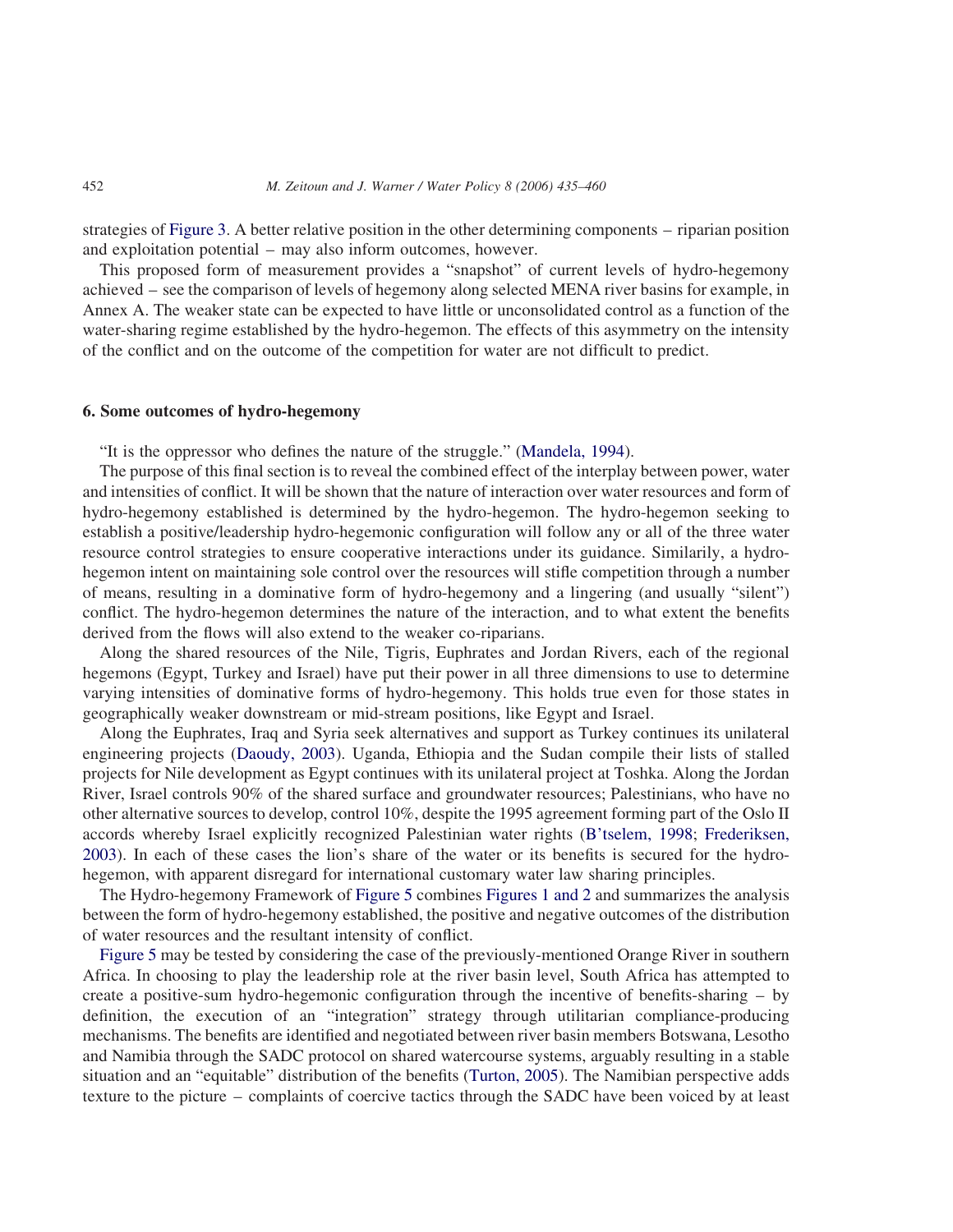<span id="page-18-0"></span>

Fig. 5. The Framework of Hydro-Hegemony: combining the form of hydro-hegemony, form of interaction, outcome of interaction and intensity of conflict.

one water professional from non-hegemonic co-riparian Namibia. The dashed arrows of Figure 5 attempt to show that such apparent situations of stable shared control may also lead to inequitable outcomes.

The situation along the Jordan River is more extreme. It has cursorily been shown that Israel has achieved a negative/dominative form of hydro-hegemony through strategies of resource capture (with capture of territory in 1967) and containment (through the signing of treaties skewed in the hegemon's favour with Jordan and the Palestinians, as well as by coercion-pressure, securitization and military force employed to contain co-riparians Syria and Lebanon). One way that Israel maintains the consolidated control it has over the water resources is through the use of institutional structures set up in the 1995 Oslo II accords – the Israeli–Palestinian Joint Water Committee (JWC). Selby has described the Joint Water Committee as a tool more of domination than of cooperation [\(Selby, 2003b](#page-23-0)), one that ensures "joint mismanagement" of shared resources [\(Selby, 2005\)](#page-23-0). An inequitable distribution of the water resources and an unresolved water conflict with its neighbours is the result.

Cases where the competition over water resources takes a violent form of conflict are likely to occur, according to Figure 5, when control over the flows is contested. This may occur when a weaker riparian gains in relative power (1st and 2nd dimension) *vis à vis* the hegemon and presents a real challenge to the status quo of hydro-politics. An example is Israel's comparative and very significant accumulation of power in relation to Syria and Jordan from 1948–67. The brief military clashes over water resources previously discussed occurred during this period of unstable relations. Israel's capture of the Syrian Golan and the West Bank in 1967 effectively consolidated its control over the resource and marked the beginning of the "Israeli hegemony era" [\(Feitelson, 2000](#page-22-0): 350), a period of "contained instability" that exists until the present day.

## 6.1. Other effects of hydro-hegemony – establishing the discourse

The effects of this interplay of power, water and conflict are wide ranging. Aside from assuring itself the most secure and largest share of the scarce resource, the benefits of enjoying a position of hydrohegemony extend to determining the political discursive processes in each of the basins.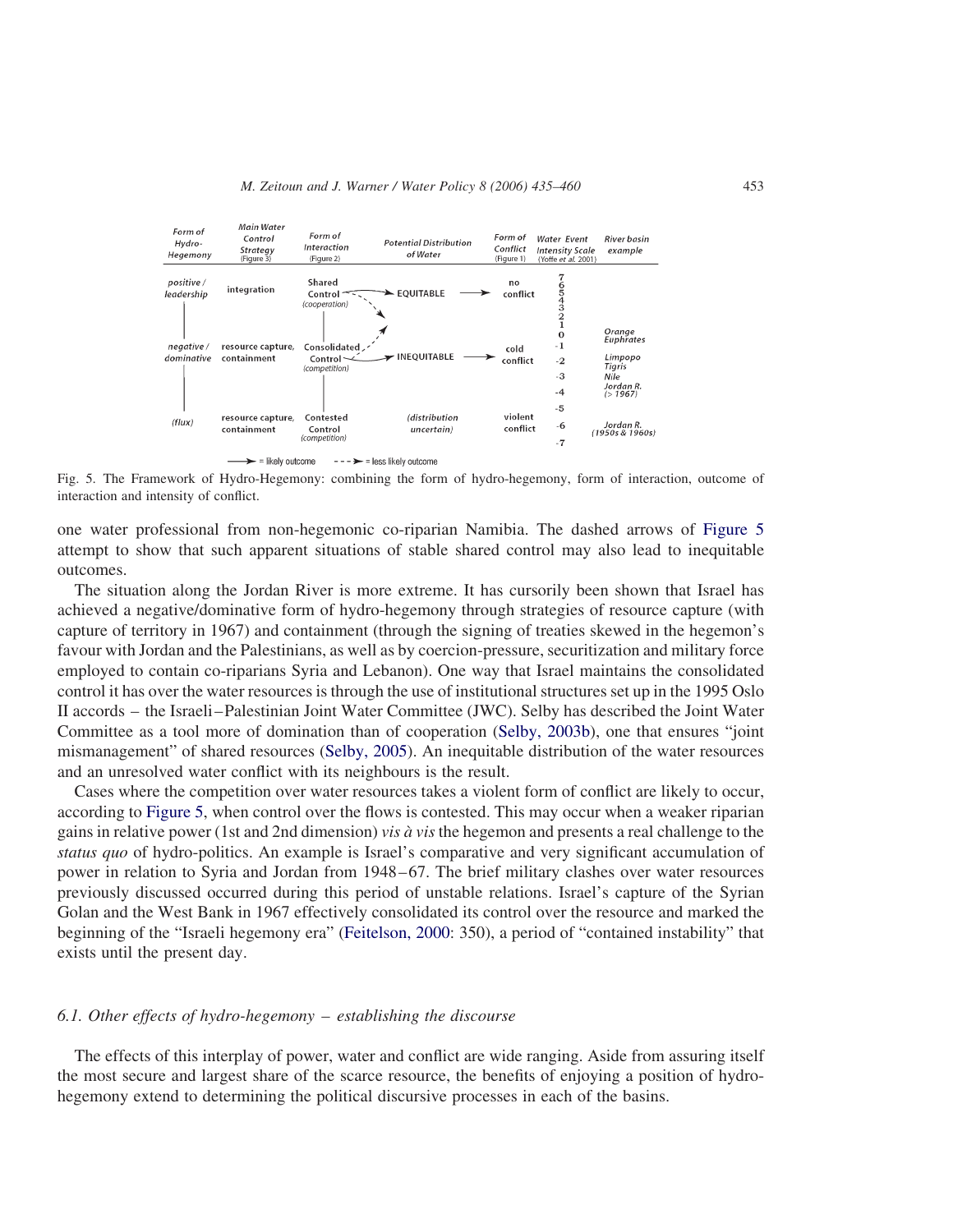#### 454 M. Zeitoun and J. Warner / Water Policy 8 (2006) 435–460

By virtue of the hydro hegemon's greater economic and political power and as noted in the earlier citation of Waterbury, more of the decision-making positions in global-level think-tanks and lending institutions are populated by individuals from these states. International conferences, research centres, universities, regional policy-setting agencies and other institutions of intellectual and financial power likewise tend to be under-represented by people from Ethiopia, Uganda, Palestine, Syria or Iraq, for example, and disproportionately by representatives of the hydro hegemons.

National donor agencies seeking to assist the non-hegemonic states in "development" are readily caught-up in the broader humanitarian assistance dilemma of whether their assistance can do more harm than good. Obliged by diplomatic protocol and/or procedure to work within the existing asymmetric power relations, aid agencies by default invest in projects that can be built, rather than challenging the root political causes of the unequal *status quo* ([Anderson, 2002:](#page-21-0) Chapters 1,4). An example is the dilemma faced by donors confronted with trying to ease conditions for Palestinian farmers affected by Israel's separation barrier being built inside Palestinian territory on the West Bank ([PENGON, 2003](#page-23-0); [World Bank, 2003](#page-24-0); [Palestinian Hydorlogy Group, 2004\)](#page-23-0). Re-establishing the transmission lines or wells cut-off by the passage of the barrier mitigates the damage, easing the impact on the individual farmer but granting a certain "consent" and permanence to the transgression. While an understanding that donor assistance is affected by the political process has led to attempts to work around the constraints [\(Swedish](#page-23-0) [Ministry of Foreign Affairs \(SMFA\), 2001](#page-23-0); [ESCWA, 2004;](#page-22-0) [Keating](#page-22-0) et al., 2005), most donors appear either unable or unwilling to fund projects that might challenge the hegemony, hydro or otherwise.

The efforts of the international water community are thus steered away from the injustice and inequity endured by the non-hegemonic states towards reinforcement of the *status quo* and perpetuation of the established discourse – as defined by the hydro-hegemon. Without exploring ways to address the imbalances created by the hydro-hegemony itself, which have been shown to be determined by power relations outside the water sector, the present and future for the state subject to hydro-hegemonized will remain determined by these power relations.

## 6.2. Counter-hegemony

Those states perceiving negative forms of hydro-hegemony may resort to a number of counterhegemony strategies to improve their situation. In seeking the ultimate goal of stable "shared control" of the resource with the hydro-hegemon ([Figures 2 and 5\)](#page-9-0), the non-hegemonic state will resort primarily to its agenda-framing (second-dimension) power. Such power, as we have seen, includes recourse to morality and international law, delay, de-securitization, issue linkage, economic development, alternative funding sources, negotiations and generation of positive-sum outcomes. The study of strategies to resist basin hegemony in the water sector is nascent, with ground-breaking work done most notably by [Shapland \(1997\)](#page-23-0) and [Cascao \(2005\).](#page-21-0) There is considerable scope for more work in this field.

In his consideration of just such countermeasures, Robert [Keohane \(1980\)](#page-22-0) identifies the risks inherent with any upset of the given systems. He maintains that an unstable situation would benefit no side and indeed pollution or overexploitation of the trans-boundary resource is problematic to all parties. In the absence of a partner with whom to form a more cooperative approach, this may result in the weaker states taking "further action to hedge their bets, reducing their reliance on the hegemonical regimes and perhaps attempting to set up alternative arrangements of their own" [\(Collins, 2003:](#page-21-0) 14).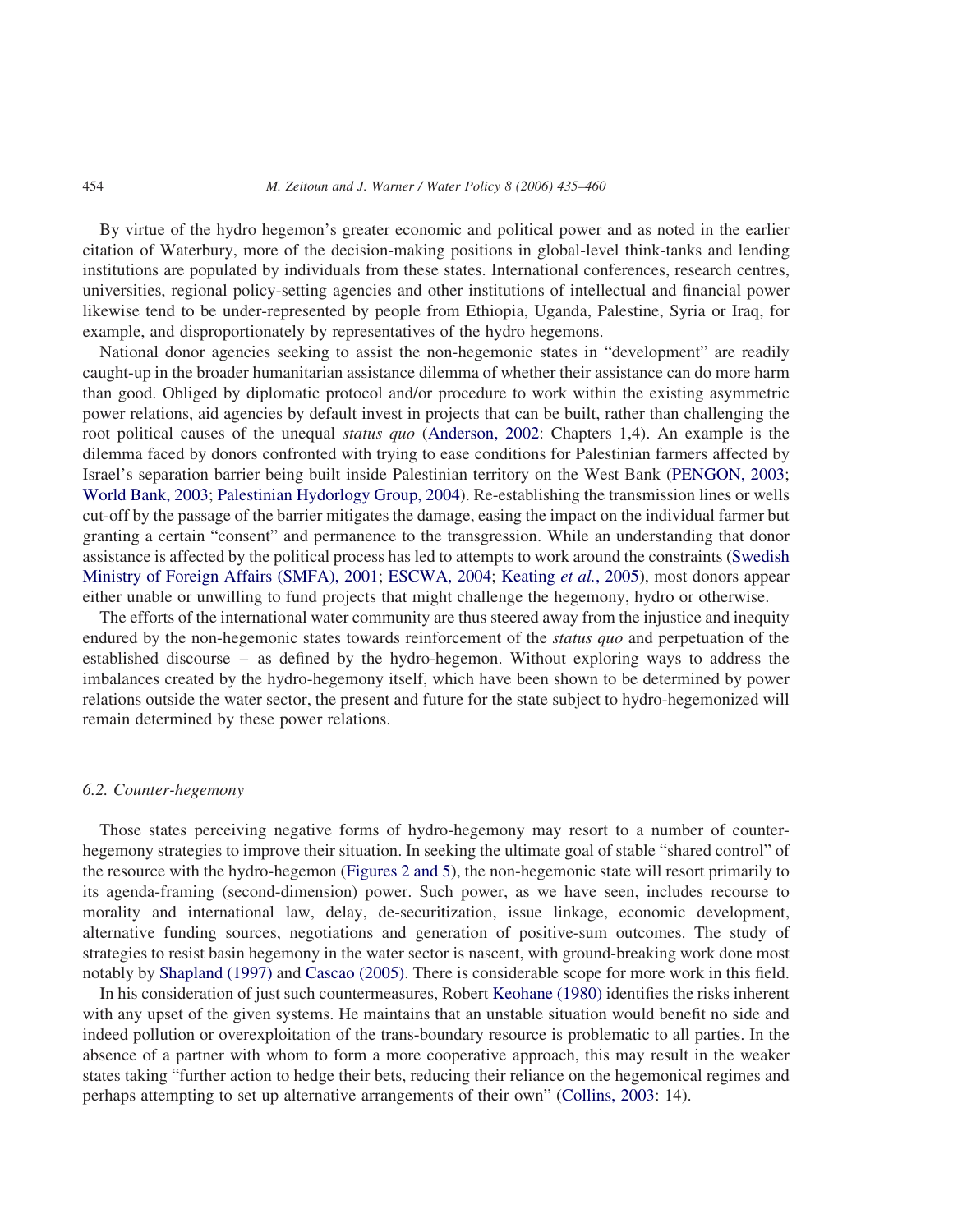This approach has indeed been adopted by individual farmers in Ethiopia in their efforts to build micro-dams, even on the tributaries to the Nile (see among others [Homer-Dixon, 1999](#page-22-0): 25). A similar analogy is found in rural Palestine where villagers engage in rooftop rainwater capture, away from the officials caught up in the water conflict. Even though they are carried out without the parties being aware of the theory of counter-hegemony, these acts take place primarily because there is little other choice. Such coping mechanisms, driven by the "mother of invention" – necessity – are prime examples of human ingenuity and adaptive capabilities (see [McCaffrey, 2005;](#page-23-0) [Woodhouse, 2005\)](#page-24-0).

# 7. Conclusion

This study has emphasised two distinct features in the analysis of water conflict: (a) the effect of varying intensities of conflict and (b) the effect of power relations. It has been shown first, that even situations of conflict that fall short of war can have serious negative consequences on the hegemonized. Secondly, this study has stressed that the outcome in the competition over water resources is determined by the exertion of power of the hegemon. The frame of hydro-hegemony established herein provides a reasonably simple, comprehensive and testable analytical structure and an analytical tool for examining the options of riparians caught up in this interplay of water, power and conflict.

Hydro-hegemony theory posits that the hydro-hegemon can establish the form of interation over transboundary waters that it prefers. Whether the benefits of the established order endure for the hegemon and whether the weaker co-riparians benefit at all is the main concern of this analysis. The hydro-hegemon engaged in a guiding role in the basin can establish a positive/leadership form of hydrohegemony, likely through the execution of an integration strategy. The hydro-hegemon engaged in a unilateral, exploitative role is likely to establish a negative/dominative form of hydro-hegemony, likely through resource capture or containment strategies. Its control over the resource remains consolidated at the expense of its co-riparians and the perpetuation of an un-resolved conflict. Whether the hegemon chooses leadership or domination in the water sector is ultimately governed by the broader political context.

Each of these strategies may be carried out through the use of a range of compliance-producing mechanisms, or tactics, including military force, coercion-pressure, treaties, incentives, securitization, sanctioned discourse, and so on. Coercive resources available by definition in greater quantity to the hegemon include the ability to mobilize funds, a relatively greater political capital and preferred riparian position. The entire dynamic is set within an international context beset by inequitable outcomes including partisanship, global political trends and the absence of a universally-recognized international water law.

The hydro-politics in the Euphrates–Tigris, Jordan and Nile river basins have been used to apply the conceptual framework and test the theory. It has been shown that the three main strategies have been employed by the hydro-hegemons (Turkey, Israel and Egypt) at various moments resulting in the establishment of varying degrees of negative/dominative forms of hydro-hegemony. In all three basins there is evidence, sometimes extreme, of inequitable access to water resources being perpetuated.

A number of research issues have been raised by this preliminary exploration of hydro-hegemony. The most important of these relate to countering hydro-hegemony as a preliminary to resolving water conflicts. Considerable attention is merited in exploring how the hydro-hegemony framework may support the devices of international water law such as customary international trans-boundary water law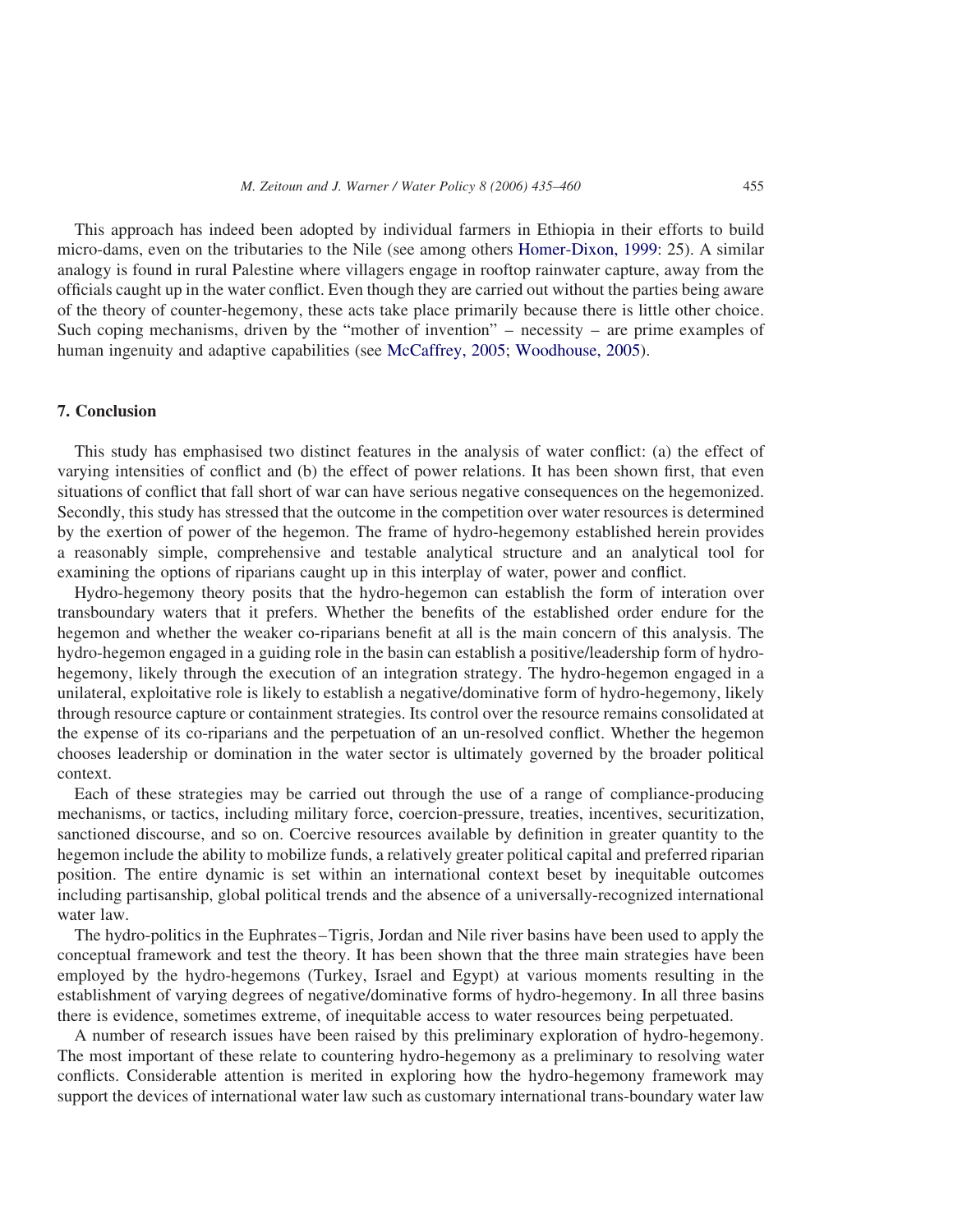<span id="page-21-0"></span>and human rights law (see especially [Frey, 1993](#page-22-0) and [Wolf, 2002\)](#page-24-0). Anti-hegemonic resistance tactics such as the effect of time, of silence, the "cost of no agreement" and methods of issue de-securitization should also be explored.

Further refinement of the framework may be gained by testing it on river basins outside of the MENA region. The analytical approach can also be deployed to address trans-boundary water pollution issues, the hegemonic behaviour of multi-national corporations and to internal water conflicts. There is also utility in exploring links between hydro-hegemony theory and other water conflict theories, particularly those that address perception, symbolism, ideology and legitimacy ([Gurr, 1970\)](#page-22-0). The debate about who gets how much water, how and why is in need of these contributions.

## References

- Adam, B. (2004). The Hydropolitics of the Blue Nile Water Resources: A Case Study of the Impact of the Gezira Agricultural Scheme. Presentation made for King's College London Postgraduate Research Day, London.
- Allan, J. A. (2001). The Middle East Water Question Hydropolitics and the Global Economy, I.B. Taurus, London, UK.
- Allan, J. A. (2003). IWRM/IWRAM a new sanctioned discourse? SOAS Water Issues Study Group Occasioinal Paper 50. SOAS/King's College, London.
- Allan, J. A. (2004). Water in the Middle East Understanding Conflict. Oxford Analytica. <http://www.oxan.com/>.
- Allison, G. (1971). *Essence of Decision Explaining the Cuban missile crisis*, Little, Brown, Boston, USA.
- Anderson, M. B. (2002). Do No Harm How Aid Can Support Peace or War, Lynne Rienner Publishers, London, UK.
- Barnett, C. (1999). Deconstructing context: exposing Derrida. Transcripts of the Institute of British Geographers, 24, 277–293.
- Baylis, J. & Smith, S. (1997). The Globalization of World Politics. An introduction to internal relations. Oxford University Press, Oxford.
- Benvenisti, E. (2002). Sharing Trans-boundary Resources International Law and Optimal Resource Use, Cambridge University Press, Cambridge, UK.
- B'tselem (1998). Disputed Waters Israel's Responsibility for the Water Shortage in the Occupied Territories (The Israeli Information Center for Human Rights in the Occupied Territories). Jerusalem, B'tselem.
- Burawoy, M. (2003). For a sociological Marxism: the complementary convergence of Antonio Gramsci and Karl Polanyi. Politics & Society, 31(2), 193–261.
- Buzan, B., Waever, O. and de Wilde, J. (1998). Security A New Framework for Analysis, Lynne Rienner Publishers, London, UK.
- Cascao, A. (2005). Hydro Hegemony in the Nile River Basin, Presentation given at First Workshop on Hydro-Hegemony, 21/22 May 2005, King's College London, London, UK.
- Chomsky, N. (1992). Manufacturing Consent Noam Chomsky and the Media, Video documentary produced on DVD by Zeitgeist Video, Necessary Illusions Productions Inc., Mark Achbar & Peter Wintonick.
- Chomsky, N. (2003). Understanding Power: The Indispensable Chomsky, Vintage, London, UK.
- Collins, R. O. (2003). The Inscrutable Nile at the Beginning of the New Millennium. University of California Santa Barbara, unpublished.
- Cox, R. W. (1992). Towards a post-hegemonic conceptualization of world order: reflections on the relevancy of Ibn Khaldun. In Governance without Government: Order and Change in World Politics, Rosenau, J.N. and Czempiel, E.O. (eds), Cambridge University Press, Cambridge, UK, pp. 132–159.
- CRS (2004). Foreign Aid: An Introductory Overview of U.S. Programs and Policy. Tarnoff, C. & Nowels, L. Congressional Research Service, The Library of Congress. <http://usinfo.state.gov/usa/infousa/trade/files/98-916.pdf>.
- Dahl, R. A. (1965). A Preface to Democratic Theory. University of Chicago Press, Boulder, USA.
- Daoudy, M. (2003). Eau et pouvoir: la relation stratégique Irak/Turquie. Géostratégies, 2nd Semester 2005 (7), 99-118.
- Daoudy, M. (2005a). Turkey and the Region: Testing the links between power assymetry and hydro-hegemony, Presentation given at First Workshop on Hydro-Hegemony, 21/22 May 2005, King's College London, London, UK.
- Daoudy, M. (2005b). Le partage des eaux entre la Syrie, l'Irak et al Turkie Négociation, sécurité, et asymétrie des pouvoirs, CNRS Editions, Paris.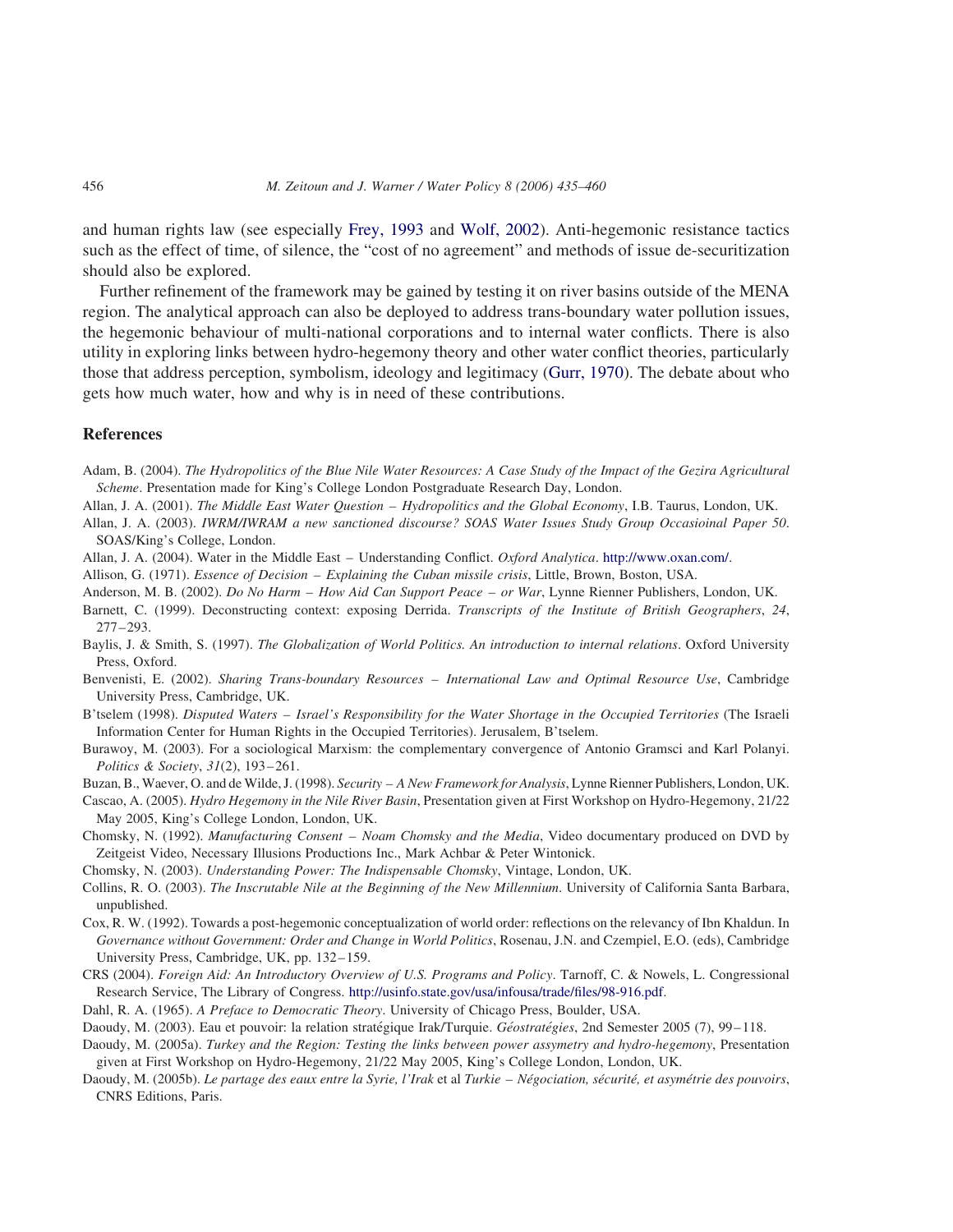- <span id="page-22-0"></span>Dellapenna, J. W. (2003). Water Rights and International Law. In The Iraqi Marshlands: A Human and Environmental Study. Clark, P. and Nicholson, E. (eds), Politico's, London, UK.
- Delli Priscoli, J. (1998). Public involvement; conflict management; and dispute resolution in water resources and environmental decision making. Public Involvement and Dispute Resolution: A Reader on the Second Decade of Experience at the Institute for Water Resources. Creighton, J.L., Dunning, C.M., Delli Priscoli, J. & Ayres, D.B (eds.). Institute for Water Resources, US Army Corps of Engineers, Alexandria, USA. IWR Report 98-R-5.
- Dinar, S. (1999). The Israeli–Palestinian Water Conflict and its Resolution: A View Through International Relations Theory. International Studies Association 40th Annual Convention, Washington, DC, USA.
- Dombrowski, I. (1998). The Jordan River Basin: Prospects for Cooperation Within the Middle East Peace Process. In Water in the Middle East: Potential for Conflicts and Prospects for Cooperation, Scheumann, W. and Schiffler, M. (eds), Springer, Heidleberg, Germany.
- el Musa, S. (1997). Water Conflict Economics, Politics, Law and Palestinian-Israeli Water Resources, Institute for Palestine Studies, Washington, DC, USA.
- ESCWA (2004). Linking Aid to Development in the Current Palestinian Situation. Published for the Arab-International Forum on Rehabilitation and Development in the Occupied Palestinian Territory. UN Economic and Social Commission for Western Asia, Beirut, Lebanon.

Evans, G. and Newnham, J. (1998). The Penguin Dictionary of International Relations. Penguin, New York, USA.

- Feitelson, E. (1999). Social norms, rationales and policies: reframing farmland protection in Israel. *Journal of Rural Studies*, 15, 431–446.
- Feitelson, E. (2000). The ebb and flow of Arab–Israeli water conflicts: are past confrontations likely to resurface? Water Policy, 2, 343–363.
- Fischhendler, I. (2004). Legal and institutional adaptation to climate uncertainty: a study of international rivers. Water Policy, 6(4), 281–302.
- Frederiksen, H. D. (2003). Water: Israeli strategy, implications for peace and the viability of Palestine. Middle East Policy,  $X(4)$  (Winter).
- Frey, F. W. (1993). The political context of conflict and cooperation over international river basins. Water International, 18(1), 54–68.
- Frey, F. W. & Naff, T. (1985). Water: an emerging issue in the Middle East? The Annals of the American Academy of Political and Social Science, 482(1), 65–84.
- GCI (2000). National Sovereignty and International Watercourses. Renens, Switzerland, Green Cross International. [http://www.greencrossinternational.net/index.htm.](http://www.greencrossinternational.net/index.htm)
- Gleick, P. (1995). Freshwater resources and international security. In Global Dangers: Changing Dimensions of International Security, Lynn-Jones S.M. and Miller S.E. (eds), MIT Press, Cambridge, USA.
- Greco, F. (2005). The Securitization of the Disi Aquifer: A Silent Conflict between Jordan and Saudi Arabia, Presentation given at First Workshop on Hydro-Hegemony, 21/22 May 2005, King's College London, London, UK.
- Gurr, T. R. (1970). Why Men Rebel, Princeton Press, Princeton, NJ, USA.
- Hajer, M. A. (1997). The Politics of Environmental Discourse: Ecological Modernization and the Policy Process, Oxford University Press, Oxford Scholarship Online, Oxford, UK.
- Heyns, P. (2005). "On Namibian–South African hydro-politics", personal communication, London, UK. 20 May 2005.
- Homer-Dixon, T. (1999). Environment, Scarcity and Violence. Princeton University Press, Princeton, NJ, USA.
- Horrocks, C. (1999). Introducing Foucault, Icon Books, Cambridge, UK.
- ICRC (1994). Handbook of the International Red Cross and Red Crescent Movement International Humanitarian Law. International Committee of the Red Cross, Geneva, Switzerland.
- Jägerskog, A. (2003). Contributions of regime theory in understanding interstate water cooperation: lessons learned in the Jordan River Basin. In Hydropolitics in the Developing World - A Southern African Perspective, Turton, A. and Henwood, R. (eds), African Water Issues Research Unit, Pretoria, South Africa, pp. 73–78.
- Keating, M., Le More, A. & Lowe, R. (2005). Aid, Diplomacy and Facts on the Ground: The Case of Palestine. Chatham House, London.
- Keohane, R. O. (1980). The Theory of Hegemonic Stability and Changes in International Economic Regimes, 1967–1977. In Change in the International System, Holsti, O.R., Siverson, R.M. and George, A.L. (eds), Westview Press, Boulder, CO, USA, pp. 131–161.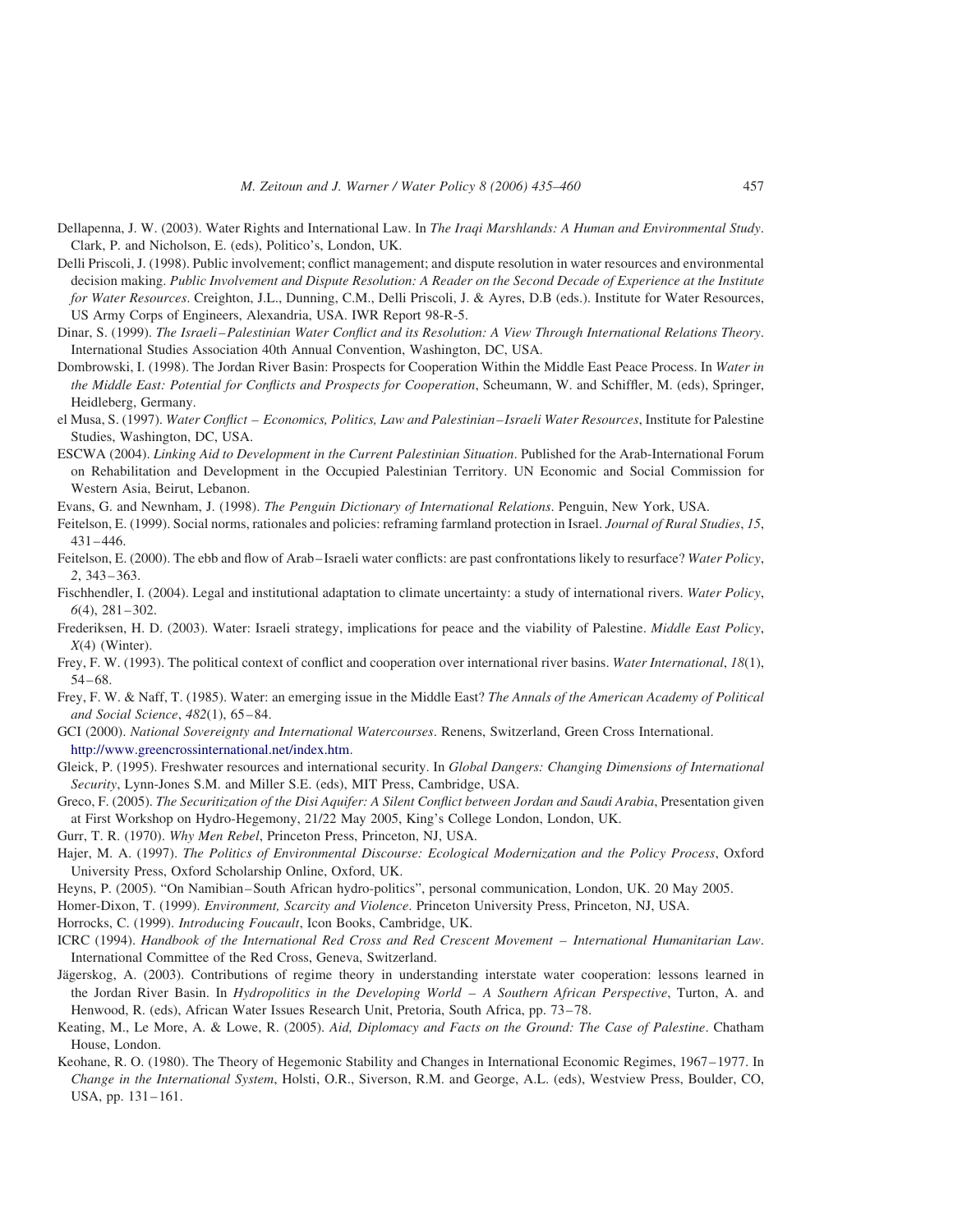- <span id="page-23-0"></span>Keohane, R. O. (1982). The demand for international regimes. *International Organization*, 36(2), 325–355.
- Keohane, R. O. (1984). After Hegemony, Princeton University Press, Princeton, New Jersey, USA.
- Kibaroglu, A. (2002). Building a Regime for the Rivers of the Euphrates–Tigris Rivers Basin. Brill, Netherlands, forthcoming.
- Lorenz, F. M. and Erickson, E. J. (1999). The Euphrates Triangle: Security Implications of the Southeastern Anatolia Project, National Defense University Press, Washington, DC, USA.
- Lowi, M. (1993). Water and Power The Politics of a Scarce Resource in the Jordan River Basin, Cambridge University Press, Cambridge, USA.
- Lukes, S. (2005[1974]). Power: A Radical View, 2nd edn. Palgrave MacMillan, Hampshire, UK.
- Lustick, I. S. (2002). Hegemony and the riddle of nationalism: the dialectics of nationalism and religion in the Middle East. Logos, 1(3), (Summer) 18–44.
- MacQuarrie, P. (2004). Water Security in the Middle East: Growing Conflict over Development in the Euphrates–Tigris Basin. Master's Thesis. Univerisity of Dublin, Dublin, Ireland. [http://www.transboundarywaters.orst.edu/publications/](http://www.transboundarywaters.orst.edu/publications/related_research/macquarrie2004_abstract.htm) [related\\_research/MacQuarrie2004\\_abstract.htm.](http://www.transboundarywaters.orst.edu/publications/related_research/macquarrie2004_abstract.htm)
- Mandela, N. (1994). A Long Walk to Freedom: The Autobiography of Nelson Mandela, Abacus, London, UK.
- McCaffrey, S. C. (2005). The human right to water revisited. Water and International Economic Law. Brown Weiss, E., Boisson de Chazournes, L. & Bernasconi-Osterwalder, N (eds.). Oxford University Press, Oxford, UK (forthcoming 2005).
- McLean, I. and McMillan, A. (2003). Oxford Concise Dictionary of Politics, Oxford University Press, Oxford, UK.
- Medzini, A. (2001). The River Jordan: Frontiers and Water, School of Oriental and African Studies, London, UK.
- Naff, T. and Matson, R. (1984). Middle East water: the potential for conflict or cooperation. In Water in the Middle East Conflict or Cooperation?, Naff, T. and Matson, R. (eds), (Westview Replica Edition), Westview Press, Boulder, USA.
- NATO (1999). Environment & Security in an International Context Final Report March 1999. Committee on the Challenges of Modern Society Report No. 232. Berlin, Germany, North Atlantic Treaty Organisation.
- Newman, D. (2002). The Wazzani and our water problem. The Jerusalem Post, 18, September 2002.
- Ohlsson, L. & Turton, A. (1999). The turning of a screw: social resource scarcity as a bottle-neck in adaptation to water scarcity. SOAS Water Issues Study Group, School of Oriental and African Studies /King's College – London (Occasional Paper 19).
- O'Tuathail, G. & Agnew, J. (1999). Geopolitics and Discourse: Practical Geopolitical Reasoning in American Foreign Policy (Reprint from Political Geographical Quarterly (11) 190–204).
- PENGON (2003). The Wall in Palestine Facts, Testimonies, Analysis and Call to Action. Palestinian Environmental Non Governmental Organisation Network, Jerusalem.
- Palestinian Hydrology Group (2004). Water for Life Israeli Assault on Palestinian Water, Sanitation and Hygiene During the Intifada. Ramallah, West Bank, Palestinian Hydrology Group, European Community Humanitarian Office, Oxfam-Great Britain.
- Selby, J. (2003a). Water, Power and Politics in the Middle East The Other Israeli-Palestinian Conflict, I.B. Taurus, London, UK.
- Selby, J. (2003b). Dressing up domination as 'cooperation' The Case of Israeli-Palestinian Water Relations. Review of International Studies, 29(1), 121–138.
- Selby, J. (2005). Joint mismanagement: reappraising the Oslo water regime. Water for Life in the Middle East: 2nd Israeli– Palestinian International Conference, Antalya, Turkey, 20–12 October 2004, Israel/Palestine Center for Research and Information. <http://www.ipcri.org/index1.html>.
- Shapland, G. (1997). Rivers of Discord: International Water Disputes in the Middle East, Palgrave Macmillan, Hampshire UK.
- Scientific Indian (2005). Who writes history. Available from: [www.Thescian.Com/Blog/In,](www.thescian.com/blog/in) Issue: Sunday, February 6. 2005. Accessed June 2005.
- SMFA (2001). Trans-boundary Water Management as an International Public Good Executive Summary. Swedish Ministry for Foreign Affairs, Stockholm, Sweden.
- Strange, S. (1987). The persistent myth of lost hegemony. In Authority and Markets Susan Strange's Writings on International Political Economy, Tooze, R. and May, C. (eds), Palgrave Macmillan, Hampshire, UK.
- Strange, S. (1994). Who governs? Networks of power in world society. In Authority and Markets Susan Strange's Writings on International Political Economy, Tooze, R. and May, C. (eds), Palgrave Macmillan, Hampshire, UK.
- Subedi, S. (2005) International Watercourse Law in Southeastern Asia. Presentation given at First Workshop on Hydro-Hegemony, 21/22 May 2005, King's College London, London, UK, London Water Research Group.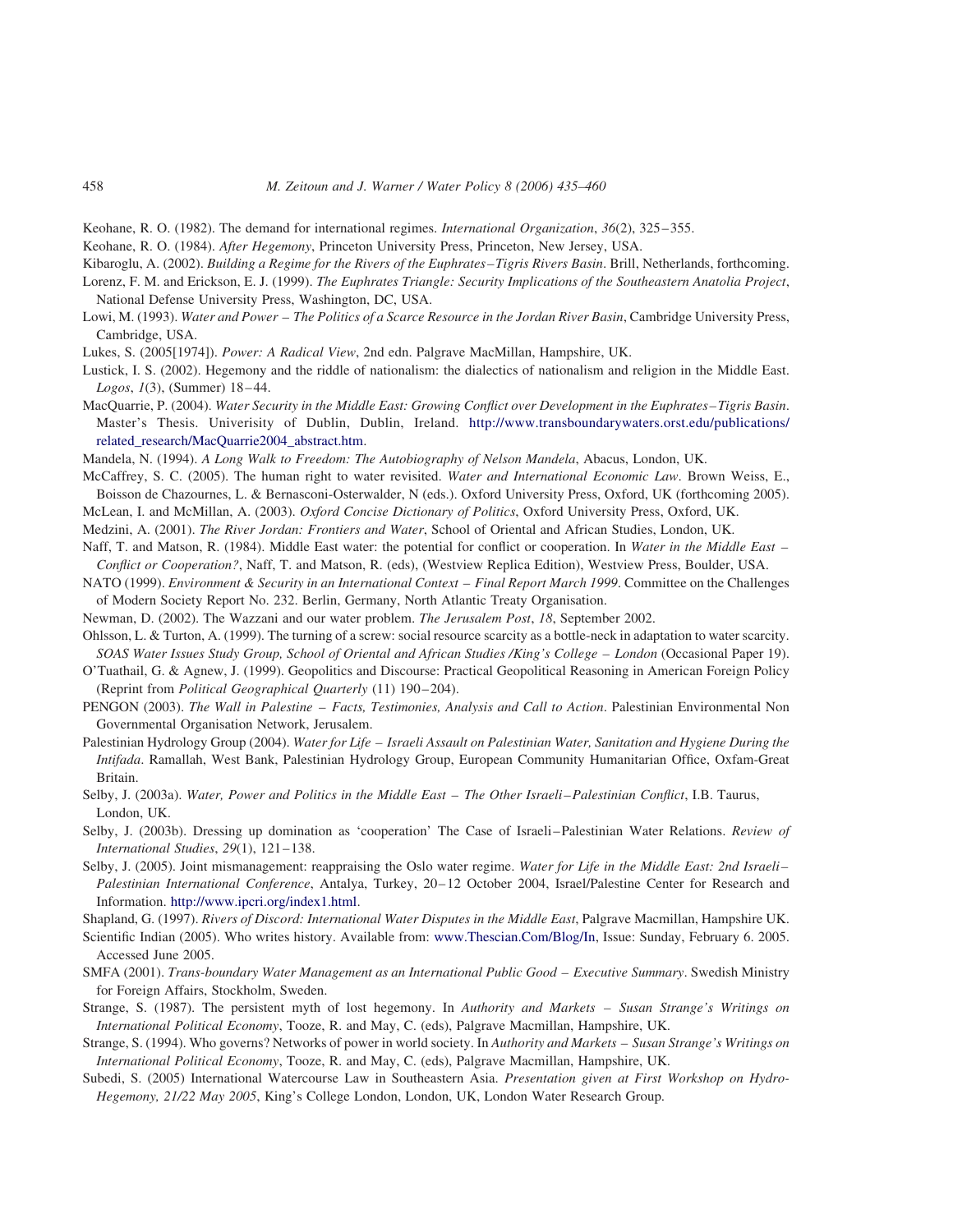- <span id="page-24-0"></span>Takele, B. G. (2004). The Hydropolitics of Transboundary River Water Resources Development: The Case of the Blue Nile Basin in Ethiopia. Geography. Master's Thesis. King's College London, London.
- Trottier, J. (1999). *Hydropolitics in the West Bank and Gaza Strip*. PASSIA Palestinian Academic Society for the Study of International Affairs. Jerusalem.
- Turton, A. (2003a). The political aspects of institutional developments in the water sector: South Africa and its international river basins. Department of International Politics, Faculty of Humanities. PhD thesis. University of Pretoria, Pretoria, South Africa.
- Turton, A. (2005). Hydro Hegemony in the Context of the South African Cold War Experience. Presentation given at First Workshop on Hydro-Hegemony, 21/22 May 2005, King's College London, London, UK, London Water Research Group.
- UN ILC (1997). Convention on the Law of the Non-navigational Uses of International Watercourses, United Nations International Law Commission.
- Warner, J. (1992). The Politics of Diversion Bridging troubled water in the Middle East. Master's Thesis submitted to the Department of International Relations. University of Amsterdam, Amsterdam, Netherlands.
- Warner, J. (2004a) Mind the GAP Working with Buzan: the Illisu Dam as a security Issue. SOAS Water Issues Study Group, School of Oriental and African Studies/King's College - London (Occasional Paper 67).
- Warner, J. (2004b). Water, wine, vinegar and blood. On politics, participation, violence and conflict over the hydrosocial contract. Proceedings from Water and Politics Conference, 26–27 February 2004, Ch. 3, World Water Council, Marseilles, France.
- Waterbury, J. (1997). Between unilateralism and comprehensive accords: modest steps towards cooperation in international river basins. Water Resources Development, 13(3), 279–289.
- Waterbury, J. (2002). The Nile: National Determinants of Collective Action, Yale University Press, Ann Arbor, MI, USA.
- Williams, P. (2002). Nile Cooperation through hydro-realpolitik? (Review of Taffesse 2001 and Waterbury 2001). Third-World Quarterly, 6(3), 1189–1196.
- Wolf, A. T. (2000). "Hydrostrategic" territory in the Jordan Basin: water, war and Arab–Israeli peace negotiations. In Water in the Middle East: A Geography of Peace, Wolf, A. and Amery, H. (eds), University of Texas Press, Austin, USA.
- Wolf, A. T. (ed.) (2002). Conflict Prevention and Resolution in Water Systems. The Management of Water Series. Elgar, Cheltenham, UK.
- Wolf, A. T. (2004). *Freshwater Trans-boundary Dispute Database*. Oregon State University, Corvallis, OR, USA <http://www.transboundarywaters.orst.edu/>.
- Woodhouse, M. (2005). Threshold, reporting and accountability for a right to water under international law. Water Law Review, 8(1).
- World Bank (2003). The Impact of Israel's Separation Barrier on Affected West Bank Communities. International Bank for Reconstruction and Development and the Local Aid Coordinating Committee, Jerusalem.
- Yoffe, S. and Larson, K. (2001). Basins at Risk: Water Event Database Methodology (Basins at Risk Research Project Chapter 2). Corvallis, USA, Oregon State University.
- Yoffe, S. B., Wolf, A. T. and Giordano, M. (2001). Conflict and Cooperation over International Freshwater Resources: Indicators and Findings of the Basins at Risk. Journal of American Water Resources Association, 39(5), 1109–1126.
- Zeitoun, M. (2005). Pure water: secure or violated? Securitization, opportunitisation and violation along the Jordan River. Water for life in the Middle East. 2nd Israeli–Palestinian International Conference, Antalya, Turkey, 20–12 October 2004, Israel/Palestine Center for Research and Information. [http://www.ipcri.org/index1.html.](http://www.ipcri.org/index1.html)
- Zisser, E. (2002). Israel and Lebanon: the battle for the wazzani. Tel Aviv Notes An Update on Political and Strategic Developments in the Middle East, No. 50. Heller, M (ed.). Moshe Dayan Center for Middle Eastern and African Studies/Jafee Center for Strategic Studies, Tel Aviv University. Tel Aviv, Israel, October 2002.